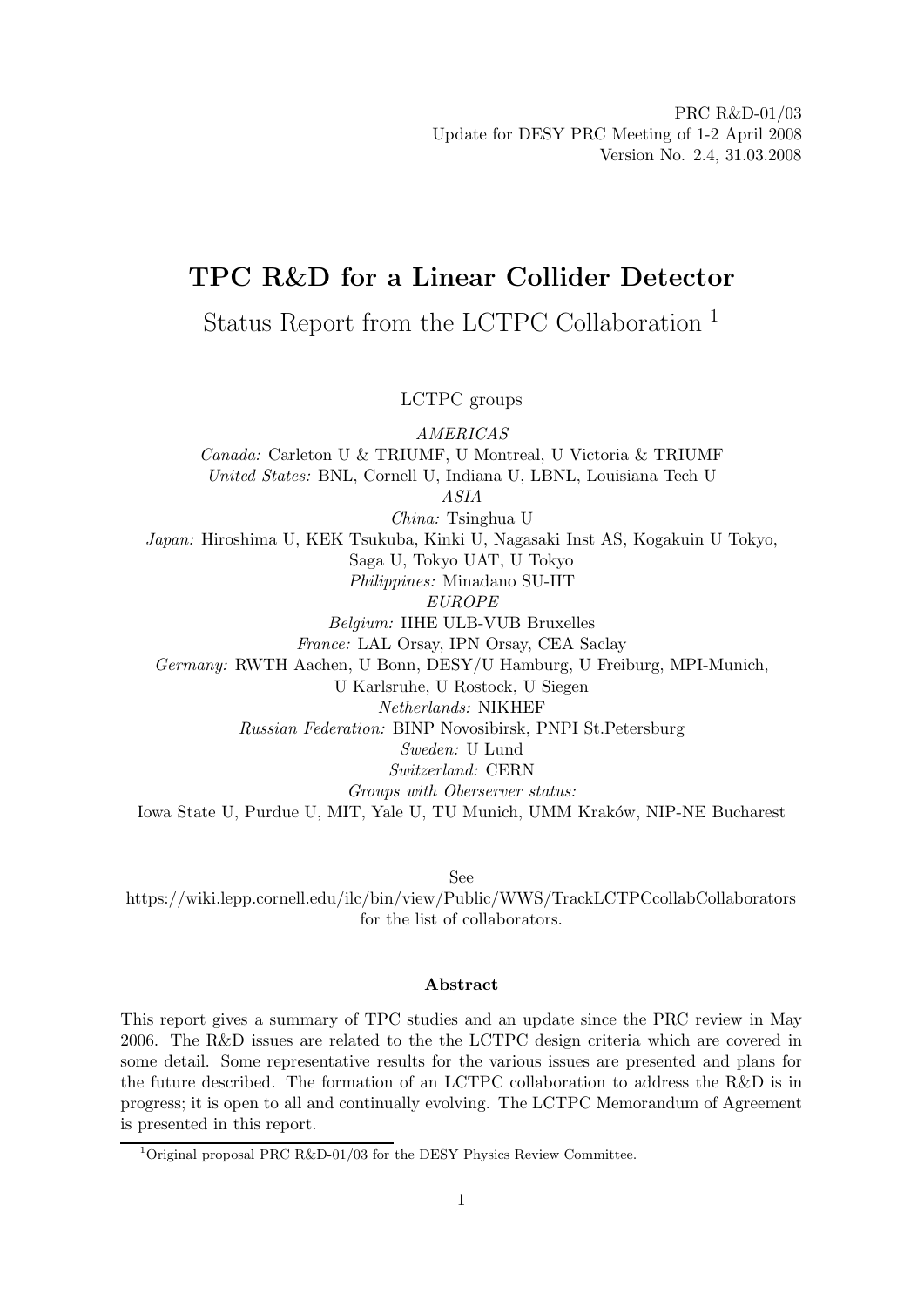# **1 Introduction**

A detector at a the International Linear Collider will have a high-precision tracking system inside a calorimeter system, and both systems will have very high granularity. These will be contained in the detector solenoid which will produce the high magnetic field ( $\sim$  4T) needed to reduce backgrounds at the vertex and to enable very good momentum resolution.

There are two important aspects for tracking at the ILC. The first is, as required by precision-physics measurements at the linear collider, that the detector must determine the momentum of charged tracks an order of magnitude more precisely than in previous experiments. The second aspect is that the detector must be optimized for the reconstruction of multi-jet final states. The jet-energy resolution using the particle-flow technique is best when the reconstruction of individual particles in jets is as complete as possible, which means that efficiency in reconstructing charged tracks should be as high as possible.

A typical design of a "large" detector is the LDC– Large Detector Concept[1] – and the  $GLD$  - Global Large Detector<sup>[2]</sup> – which have tracking systems consisting of a large TPC as the central tracker[3] combined with other detectors for vertexing, barrel and forward tracking. The current designs with a TPC are similar to an earlier design proposed in the TESLA Technical Design Report[4]. Meanwhile the LDC and GLD concepts have decided to merge into one with the name ILD [5].

A Time Projection Chamber (TPC) is a candidate for the central tracker because of its very good performance in past collider experiments. In order to obtain the order-of-magnitude improvement in momentum resolution and the highest possible track-recognition efficiency, the LCTPC groups [10] are pursuing R&D to find the best state-of-the-art technology for the TPC.

This TPC R&D has been reviewed regularly by the DESY PRC. The orginal proposal [6] was approved by the DESY PRC in 2001. Subsequent reviews were held in April 2003<sup>[7]</sup>, October 2004[8] and May 2006[9].

This document is an update to the report compiled for the WWSOC R&D Tracking Review in Beijing, 6-7 February 2007[10]. The latter forms part of this PRC review in April 2008. This update consists of short progress reports from the different global regions participating in the LCTPC collaboration in Sections 2.1, 2.2 and 2.3. Section 3 presents the Memorandum of Agreement (MOA) of the collaboration and contains an overview of the goals, R&D phases and institutes joining this effort. Finally, Section 4 describes the next steps in the work ahead and a scenario for the next few years, and conclusions are drawn in Section 5.

# **2 Progress reports since the Beijing 2007 review**

In the following sections recent results from each of the three regions, the Americas, Asia and Europe are reviewed. An executive summary to help guide the reading is as follows:

• America.

· Carleton and collaborators have measured very good point-resolution values using Micromegas plus resistive-anode technique.

· Victoria made such measurements using GEM plus normal anode in the past and is now actively pursing correction techniques for E- and B-field distortions for the large prototype (LP) being built for the Eudet facility at Desy.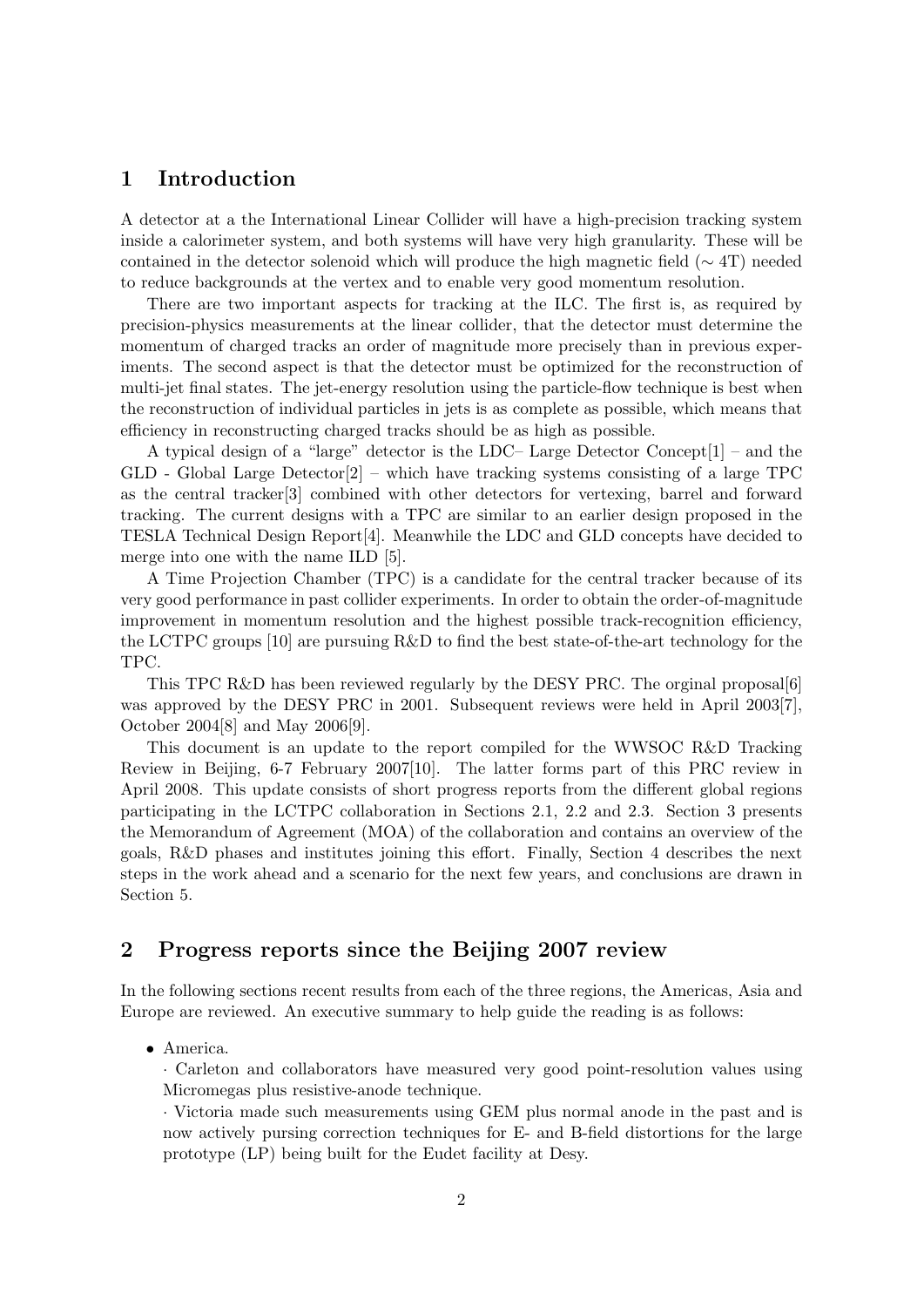· Cornell is a key player in designing and fabricating the endplate components for the LP; Cornell and collaborators are also measuring point resolution using their small prototype with GEM and Micromegas endplates.

· BNL has joined the LP effort and is providing a system of laser mirrors for it.

• Asia.

· The Asian groups and other collaborators led by the KEK and Saga CDC groups are (1) measuring point-resolution for different gas-amplification technologies and testing gas mixtures using the MP-TPC and Tsinghua TPC prototypes, (2) simulating and testing of GEM gating and (3) preparing GEM detector modules for the TPC at the LP at the DESY test beam.

· KEK provided the magnet for the Eudet facility at Desy.

· The Minadano group has been active in analyzing the test-beam data taken with the MP-TPC.

# • Europe.

· All European groups have been, in addition to other work below, actively involved in getting the hardware built and software written for the LP work which is to start this year at the Desy test beam:

· Bonn/Freiburg – GEM pixel module and software,

· Desy and other German groups – fieldcage, infrastructure and coordination,

· MPI-Munich – LCTPC coordination and the MP-TPC prototype with different endplate technologies,

· Saclay/Orsay – Micromegas pixel and resistive-anode modules and the LP trigger,

· Lund/Brussels/CERN – LP and LCTPC electronics, and

· Nikhef – CMOS pixel TPC and Timepix development, to be tested in the LP.

A detailed description now follows.

#### **2.1 Americas**

Since the last PRC report, the Canadian groups have been active in evaluating the charge dispersion MPGD-TPC performance in magnetic fields, in developing concepts for TPC readout electronics, building simulation and track reconstruction software, and developing a concept for the calibration system for the large prototype TPC.

In 2006, two charge dispersion TPCs were tested in the 1T superconducting magnet in a 4 GeV/c test beam at KEK, a collaboration of groups from Carleton, Montreal, MPI, Saclay, Orsay, KEK, and several university groups from Japan (Saga University, TUAT Tokyo, Tsukuba University, KEK/IPNS, Kogakuin University, Kinnki University, and Hiroshima University). Excellent resolution was obtained with both TPCs, reaching the limit of 50 microns per 6 mm sample for the shortest drift distances. The 15 cm drift TPC was also operated in the 5T magnet at DESY (a collaboration of Carleton, Montreal, Saclay and Orsay) and 50 micron resolution was observed over the full drift length, since the diffusion effects are much smaller in such strong fields. The performance was measured also with the micromegas operating at the relatively low gain of 2300, and no loss in performance was observed.

At the ILC, the TPC will need to be long, resulting in rather long rise times for the charge signals, due to longitudinal diffusion. The Montreal/Carleton group has paid special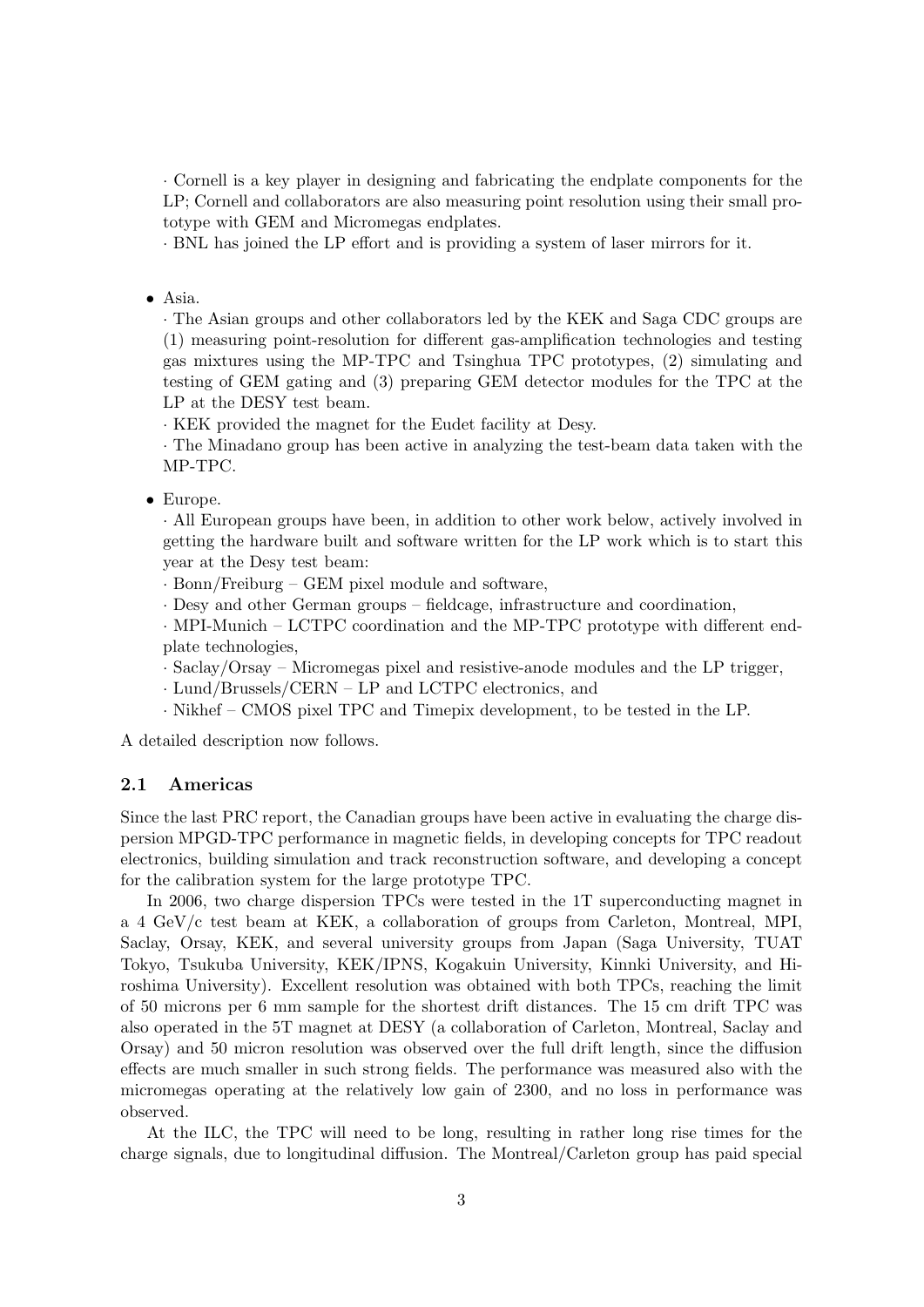attention to the treatment of the charge signals in order not to compromise resolution (should short shaping be used) or two track separation power (should long shaping be used). The group is proposing that no shaping be use, and instead digitize the preamplifier charge signal directly. These ideas have been validated, and have been incorporated as an option for the new ALTRO PASA design, produced for the upcoming tests of the LCTPC large prototype.

The Victoria group has contributed to the Marlin/Mokka software for simulating and reconstructing tracks in the TPC that has been developed for the LDC (now ILD) detector concept. Carleton is also developing software to contribute in this area. This work aims to tackle the problem of simulating non-uniform magnetic fields and developing algorithms to correct for such effects.

The Victoria group has developed the concept for using photoelectrons produced at the central cathode in order to detect and correct distortions in the TPC. Aluminum features are placed and precisely surveyed on the predominately copper surface of the central cathode. A fibre through the readout endplate illuminates the cathode with a diffuse pulse of UV light at the wavelength of 266 nm, producing photoelectrons only from the aluminum features. By comparing the imaged locations of the aluminum elements with their true locations, transverse displacements in the drift paths of the photoelectrons can be detected directly and can be used as a first correction for magnetic and electric field distortions. The concept was proven to work in a prototype TPC built for the T2K project, and plans are underway to incorporate this in the LCTPC large prototype.

Since the PRC meeting, the Cornell group has been active in designing the LCTPC large prototype endplates and, in collaboration with the Purdue group, evaluating GEM and Micromegas gas amplification devices in a TPC at Cornell.

The large prototype endplate will mate with the field cage being produced by the DESY group and will support and locate the detector readout modules being produced by Saga, Saclay and Bonn. The Cornell design provides mounting for seven modules in a pattern that is a circular subsection of a possible final TPC for the ILC (see Fig. 1). The scope of the Cornell work includes the endplate, the mechanical parts of the readout modules that mate to the endplate (back-frames) , as well as the field cage termination plates that will provide potential in those areas of the endplate that are not instrumented with modules.



Figure 1: Left: Design of the large prototype endplate. Right: Detailed view of the endplate with some auxiliary connections and mountings for calibration system.

A major design goal for this endplate is to position the readout modules to an accuracy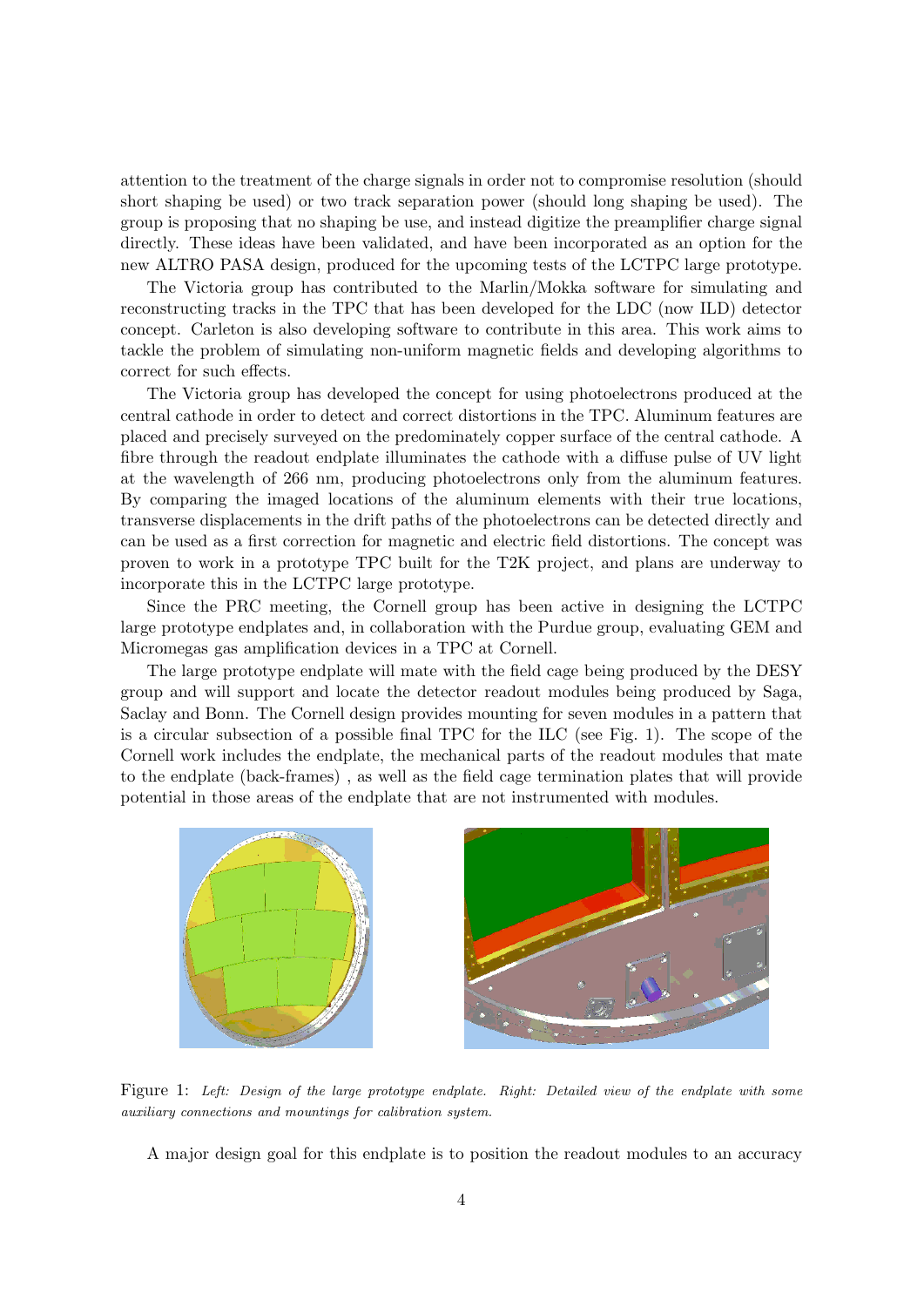of better than 50 microns, thus allowing a track-based calibration of the magnetic field distortions to be decoupled from distortions of readout module alignment. Study of possible manufacturing processes, using preliminary mechanical structures, has resulted in adopting a process that includes three iterative machining steps and two cold-shock steps to achieve the goal.

Other design considerations include the need to provide a rigid mounting surface for the modules in the presence of the slight chamber over-pressure and providing an interface to the field cage that meets the mechanical requirements of the field cage. The endplate also provides mountings for the light source required for the Victoria photoelectron-based calibration.

As of 17-March-2008, the design was complete. A preliminary production of module back-frames has been delivered to module-producing groups at Saga, Saclay, and Bonn. Bid have been requested for the endplates, final production of back-frames, and the field cage termination plates.

In 2006 and 2007, the Cornell group, in collaboration with the Purdue group, have used the Cornell small prototype TPC to measure characteristics of triple-GEM and Micromegas gas-amplification devices using a common TPC. In addition, the TPC was used to measure electron and ion transmission though a GEM. To date, measurements have been made only in zero magnetic field. There are plans to repeat these measurements in the CLEO 1.5 Tesla magnet in August 2008.

Laser calibration beams have been a useful tool to measure drift velocity and investigate track distortions in TPCs. BNL joined the LCTPC large prototype project at the end of 2007. The first goal is to install two bundles with micromirrors and thus produce 10-14 laser beams 1 mm diameter to simulate straight charge particles. This approach was used in STAR and ALICE TPCs. To date, hardware that will be used for this project has been defined and mountings for the device has been design in coordination with those responsible for the cathode and endplate. In the future, BNL will explore new approaches to produce laser beams with much smaller diameters and divergences to meet the stringent requirements for the ILC tracking performance.

### **2.2 Asia**

In 2004-2006, the CDC group, the only Asian group of the LC TPC collaboration at the time, carried out the series of beam tests at KEK-PS, under the collaboration with groups from Carleton University, DESY, MPI, Orsay and Saclay, to study the point resolutions of TPCs with MWPC and MPGDs using the MP-TPC prototype [11]. A new analytic formula [11, 12] derived from the first principles of the TPC operation fit nicely the results. One of the features of the formula is that it predicts the point resolution of LC TPC provided with a diffusion constant of TPC gas mixture, the width of readout pads and the electronics noise by assuming the effective number of primary electrons  $N_{\text{eff}}$ .

Since the time of the Beijing tracker review at the beginning of 2007, the Asian groups, now also include a group from Tsinghua University, Beijing, have focused their R&D activities on the following three areas:

- (1) Test of gas mixtures for LC TPC using MP-TPC prototype and Tsinghua TPC prototype,
- (2) Simulation and test of GEM gating,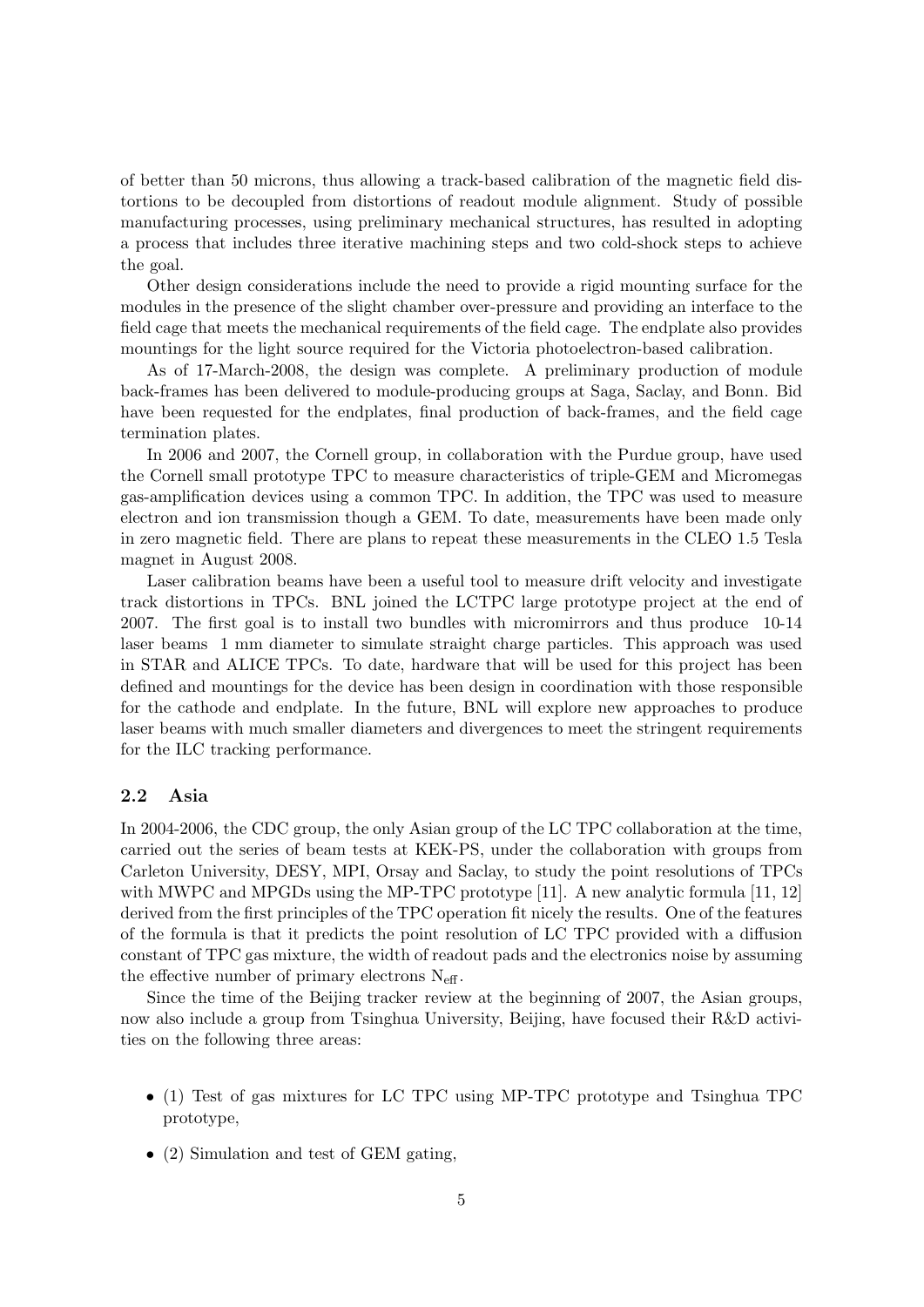• (3) Preparation of GEM detector modules for the TPC Large Prototype (LP) test at the DESY test beam.

The R&D studies (1) and (2) are remaining and important issues to realize the LC TPC. Some details of the TPC LP test (3) may be found elsewhere in this report.

#### **2.2.1 Test of gas mixtures for LC TPC**

Three MPGD TPCs described in the ILC Reference Design Report [13] have the dimension of 2.8 - 4 m in diameter and 3 - 4.6 m in length. They are to provide 200 space points along a particle track with the  $R\phi$  spatial resolution of 100  $\mu$ m or better. The momentum resolution of  $\delta(1/p_t) \leq 0.5 \cdot 10^{-4} (GeV/c)^{-1}$  is envisaged in the magnetic field of 3-4 T.

To realize the excellent space resolution of 100  $\mu$ m, a TPC with MPGD readout instead of the MWPC readout is needed. Also the best gas mixture with small transverse diffusion, or with a large  $\omega\tau$  in the high magnetic field, must be chosen. Beside this requirement, the TPC gas mixture has to meet the following conditions: (a) sufficient number of the primary electrons and small electron attachment, (b) sufficiently fast drift velocities of electron and ions at an acceptable drift field, (c) gating conditions in the case of the GEM gating, (d) minimum amount of hydrogen molecule to avoid the neutron induced background [13], and, (e) conditions to guarantee stable operation of MPGD TPC in the long term. Since some of the conditions are rather specific to the LC TPC and thus new for us, systematic R&D studies to find the best gas mixture must be performed.



Figure 2: The R $\phi$  spatial resolution of GEM TPC calculated by the analytic formula for  $Ar(97\%)$ -C $F_4(3\%)$ gas mixture in the magnetic field up to 4T.

Ar-CF<sub>4</sub> gas mixtures are known to have a large  $\omega\tau$  up to around 20 at 4T. Figure 2 shows the expected spatial resolutions of LC TPC with GEM for the  $Ar(97\%)-CF_4(3\%)$  gas mixture. The point resolutions are calculated by the analytic formula [12]. Although the Ar- $CF<sub>4</sub>$  gas mixture is known to have high electron attachment at the high electric field above 1 kV/cm [14], studies in the LC TPC collaboration have shown that both the MicroMEGAS TPC and the 3 layers GEM TPC could be operated stably for this gas mixture when a few % of Isobutane was added. The test of the MicroMEGAS readout by a resistive anode provided the excellent spatial resolutions of around 50  $\mu$ m in the 5T magnetic field at a low gain for  $Ar(95\%)-CF_4(3\%)-iC_4H_{10}(2\%)$  gas mixture [15].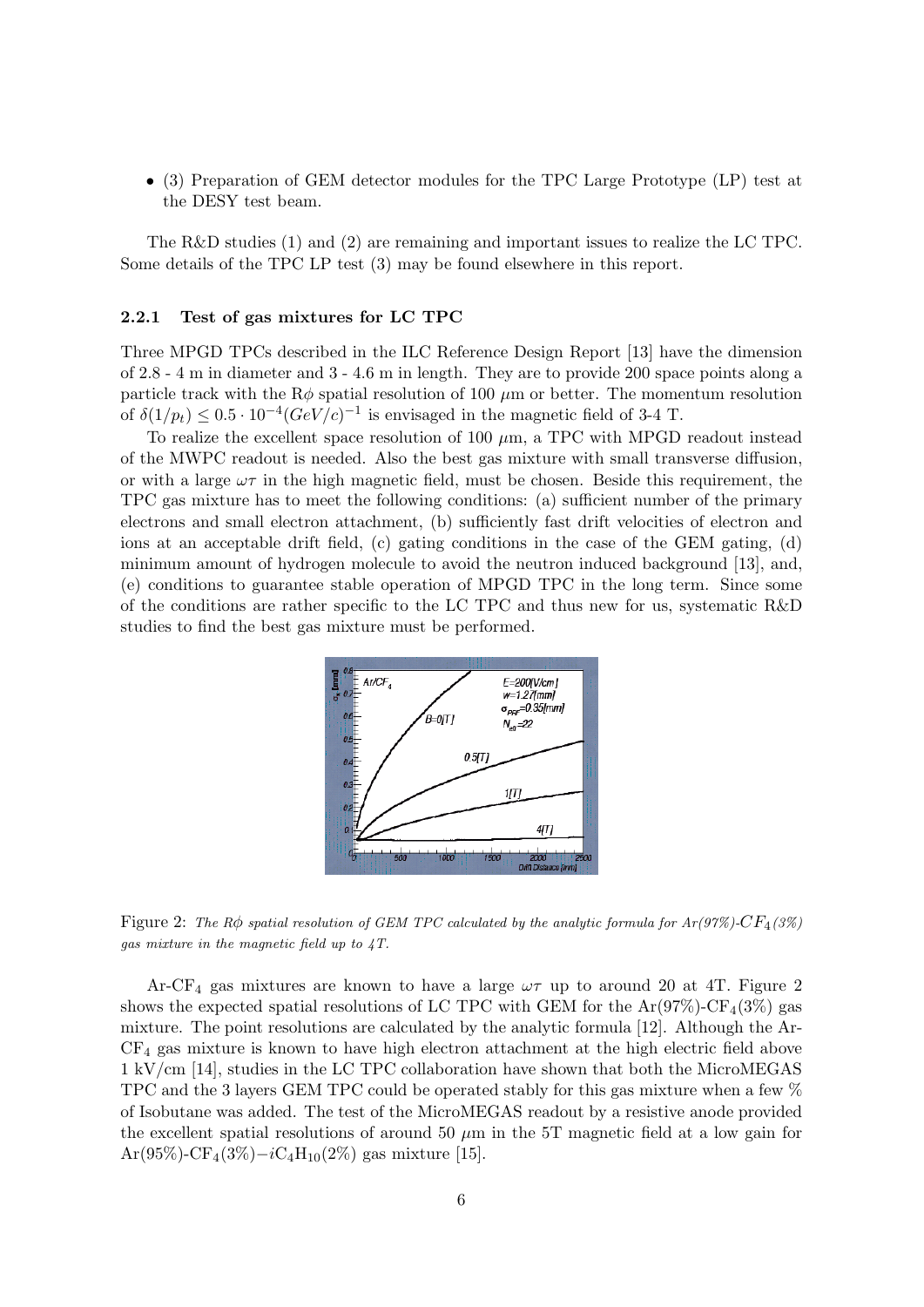The CDC group is carrying out a systematic test of  $Ar-CF<sub>4</sub>$  (3%)-Isobutane gas mixtures using the MP-TPC prototype with a three layers GEM in a super conducting MRI solenoid (1T) at the KEK Cryogenic Center. Also Tsinghua group has been testing their TU TPC prototype with the same gas mixtures. The group performed a measurement in the MRI magnet at KEK at the end of last year (Fig. 3).



Figure 3: TU-TPC prototype and people from Tsinghua University and KEK in front of the MRI magnet (left), and the same MRI magnet with MP-TPC prototype in the KEK Cryogenic Center.



Figure 4: The resolution  $\sigma_x$  as a function of the drift distance measured for TU-TPC prototype in 1T magnetic field. The pad pitch of TU-TPC is 1.6 mm and the length 10 mm. The gas was  $Ar(94%)$ - $CF_4(3\%)-iC_4H_{10}(3\%)$ . The drift field was 145.2 V/cm. The solid curve is the prediction of the analytic formula where  $N_{eff}$  is 36. The measured diffusion constant  $C_d$  was about 139  $\mu$ m/cm<sup>1/2</sup> while the Garfield simulation predicts  $80.3 \ \mu m/cm^{1/2}$ .

One of the point resolution measurements by the Tsinghua TPC prototype is shown in Fig. 4. The measured resolutions agree very well with the prediction of the analytic formula (the solid curve in the figure) with the effective number of electrons  $N_{\text{eff}}$  of around 38. This Neff agrees well with ones measured with the MP-TPC when one considers the ratio of the lengths of their readout pads (10 mm for Tsinghua TPC and 6.3 mm for MP-TPC). However, the preliminary results of the diffusion constants obtained from the drift-length dependence of the pad response (the spread of the signal on the pad plane) do not agree with the predictions of the Garfield simulation [16] as shown in Fig. 5. The measured diffusion constants are significantly higher than those from the simulation in particular in the higher drift fields, degrading the advantage of this gas mixture for the LC TPC. The results are still preliminary and the groups will investigate if the Garfield simulation might need some tuning for these gas mixtures, or if the measurements might have some problems. The groups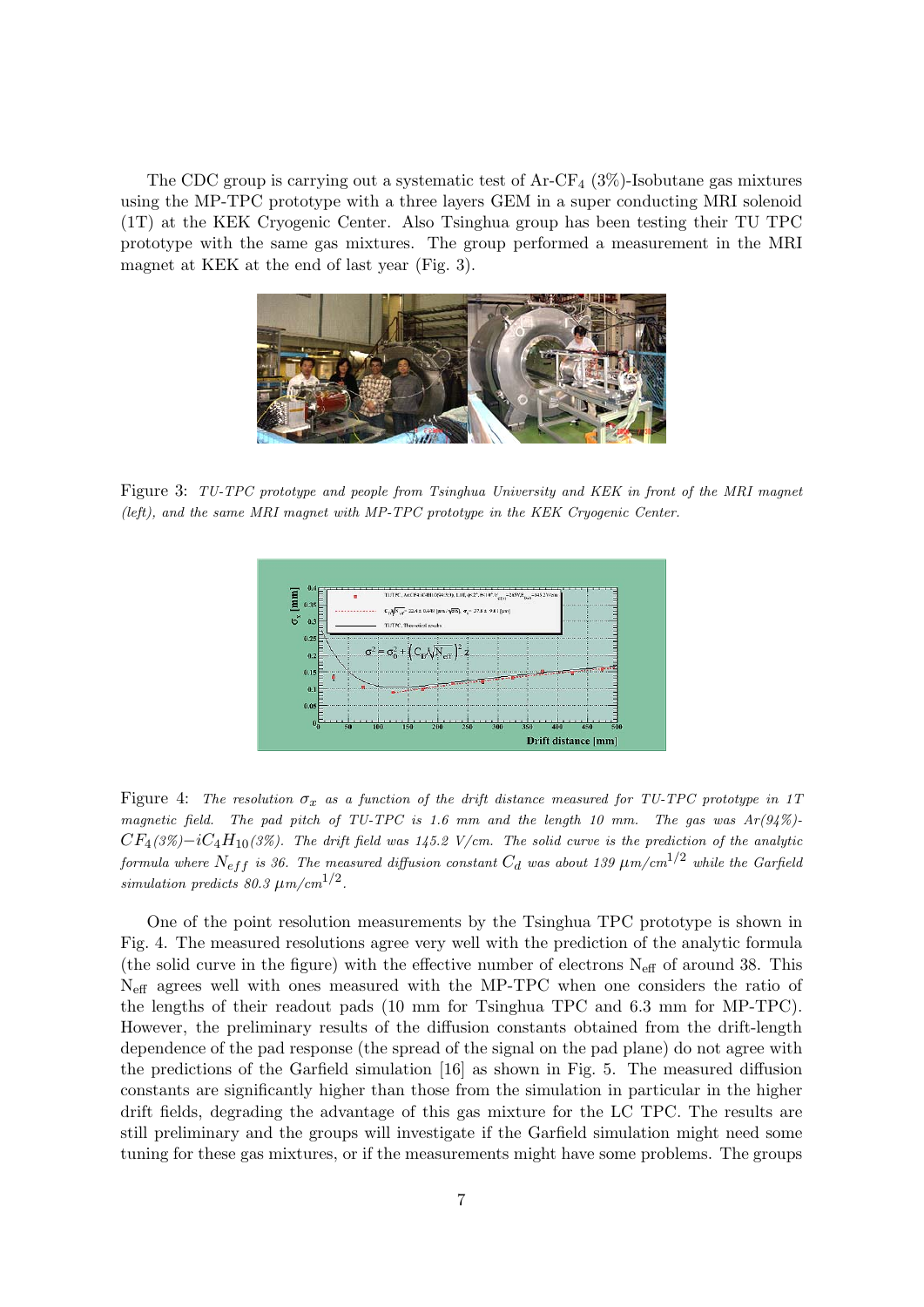continue the measurements by changing the isobutane condensation and the drift field, and also moving toward higher magnetic fields. The other gas mixtures are also in their sight.



Figure 5: Comparison of C*d* measured by the MP-TPC (blue) in 1T field to the predictions by the Garfield simulation (red) for  $Ar(94\%)-CF_4(3\%)-iC_4H_{10}(3\%)$  with a calibration point for P10 gas (green). The results are still preliminary.

#### **2.2.2 Simulation and test of GEM gating**

Another remaining issue of the LC TPC is the feedback ions form the gas amplification region  $[17]$ . The feedback ions may create a few  $(3-4)$  thin ions disks of about 4 mm thick equally spaced in the TPC drift space. The disks drift very slowly toward the central membrane (the cathode) of TPC in around 600 ms. These disks introduce distortion of tracks when the ion density inside the disk might be high. The ion feedback ratios measured for the MicroMEGAS or with three layers GEM are both around (2<sup>−</sup> 3)· <sup>10</sup>*−*3. With the gas gain of 1,000, the ion density in the disk becomes around 100 times larger than the average density of the primary ions in the TPC drift space. To evaluate the effects of the disks to tracking, corrections and the TPC momentum resolution, a study with a full TPC simulator such as the Marlin TPC will be needed.

One obvious approach is to implement a gating device to stop all the feed back ions as done in all the previous TPCs. Since the wire gating method, although it is known to work perfectly at least in the lower magnetic field of  $O(1T)$ , does not match well mechanically the endplate structure of the modern MPGD TPC, the idea of GEM gating has been pursued [18]. Since any gating GEM with a reversed bias at the level of about 10V or larger stop the feedback ions down to 10*−*<sup>4</sup> or better, the major issue of the GEM gating is the electron transmission of the gating GEM. If the electron transmission is small, the effective numbers of the primary electrons which contribute to the position measurement reduces and the position resolution is degraded accordingly. The CDC group, in particular its subgroup at Saga University, has been investigating this problem by a simulation using MAXWELL 3D and Garfield simulation. The best electron transmission obtained by the simulation for the gas mixture of Ar  $(96\%)$ -CF<sub>4</sub>  $(5\%)$ -Isobutane  $(1\%)$  at 3T magnetic field is around 70% for a thin GEM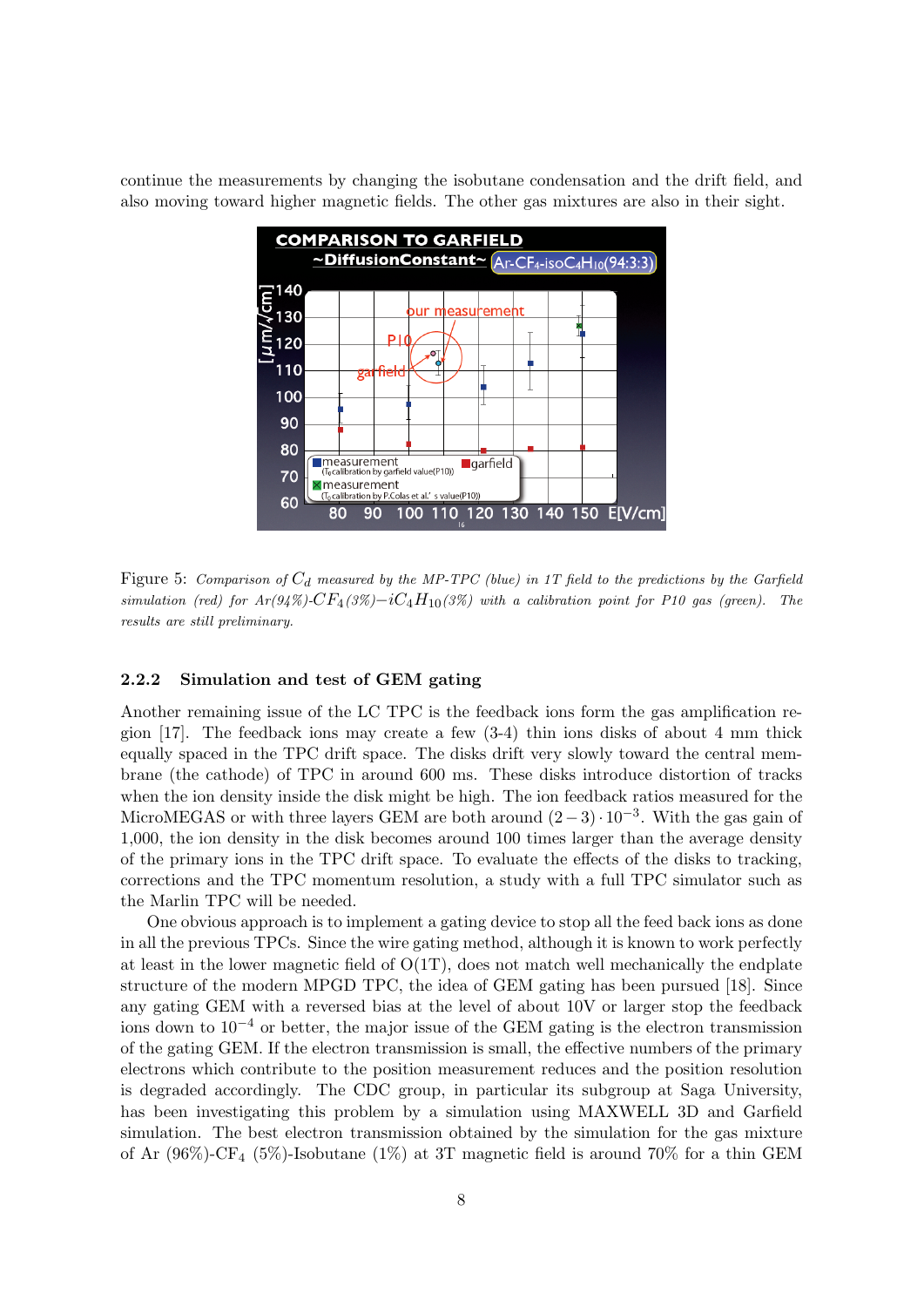$(12.5 \mu m)$  thick) with wide holes  $(100 \mu m)$  in diameter). To validate the simulation the group measured the transmission with (1T) and without magnetic field for a gating GEM of 25  $\mu$ m thick with wider holes (90  $\mu$ m in diameter). The gas mixture was Ar (90%)-Isobutane (10%). The measured transmissions at 1T are well reproduced by the simulation, but those at 0T are not, as shown in Fig. 6. The group has not understood the discrepancy yet. The group plans the measurement with a thinner gating GEM of 12.5  $\mu$ m for realistic gases in higher magnetic fields, possibly under wider collaboration in the LC TPC collaboration.



Figure 6: The electron transmissions measured for gating GEMs of different GEM thickness and the hole size (blue) compared to the Garfield simulation (red). They agree well at 1T magnetic field but not for 0T. The maximum transmission found was around 55% for the thin GEM with the large hole size. The measurement was made by varying the voltage across the GEM. The horizontal axis is the electric field at the hole center calculated by Maxwell 3D for the fixed drift field of  $50V/cm$  and the fixed electric field of  $300V/cm$  in the transfer region below the gating GEM. The gas mixture in this specific case was  $Ar(90\%)$ -Isobutane(10%).

# **2.2.3 Preparation of GEM detector panels for the TPC Large prototype test at the DESY test beam**

As is described elsewhere in this report, the LC TPC collaboration plans to perform the TPC large Prototype (LP) tests at DESY. The Asian groups plan to fabricate GEM detector panels for this common effort of the LC TPC collaboration. The sketch of the GEM detector panel is given in Fig. 7. The GEM detector consists of two layers of thick (100  $\mu$ m) GEM and a gating GEM (not shown in the Fig. 7) mounted on a pad plane. The GEMs are fabricated in Japan. The width of the pads is around 1 mm and the length between 5 and 6 mm providing a good position resolution of better than 100  $\mu$ m. The pad plane, which is an 8 layer PCB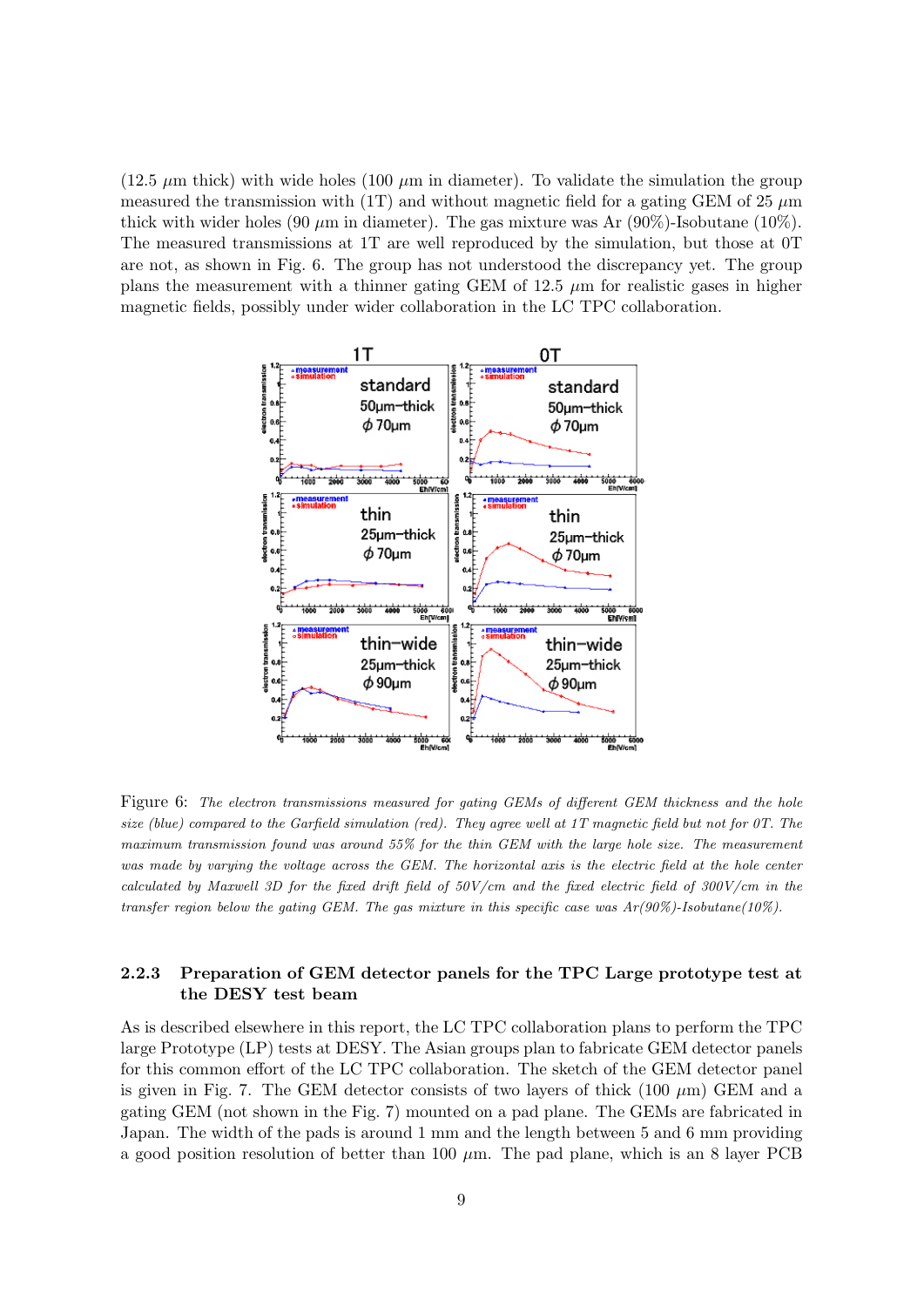board, routs the signals from the pads to the mini connectors behind the pad plane. The front-end cards mounting a new general purpose preamplifier chips and an ALTRO chip are to be connected via short flexible cables to the detector module.



Figure 7: A sketch of the GEM detector module for the TPC Large Prototype test at DESY. The gating GEM on the top of the two 100 μm GEMs for gas amplification is not drawn. The GEMs are supported at the top and bottom frames to minimize the dead area in  $R\phi$ . The GEM voltages are supplied through pins at the frames.

The groups plan to produce 4 GEM detector modules and necessary dummy modules in 2008. Most of the components and tools for laboratory test are now ready except the PCB board, the final gating GEM and the ALTRO readout electronics. The design of the PCB boards, which will be fabricated by Tsinghua group, is now in the final stage. The group expects to receive and test the thin gating GEM of 12.5  $\mu$ m thick soon. If every goes fine, the first GEM detector module will be ready for laboratory test in May-June 2008.

### **2.3 Europe**

Many details on the progress in the framework of the EUDET project can be found in a series of writups of presentations at the 2006/2007 Annual Meetings [19]- [28].

# **2.3.1 The TPC development facility at DESY testbeam (Large Prototype LP TPC)**

The TPC development facility consists of the design and construction of a large field cage, designed to fit into the superconducting magnet (PCMAG) made available within the EUDET program by KEK, and prototype readout electronics. The field cage for the Large Prototype of a Time Projection Chamber (TPC) at the ILC is a large and low mass device, which provides a highly homogeneous electric field throughout its volume. DESY and University of Hamburg are contributing to the design and construction of the field cage. During 2007 the design of the field cage structure has been finished. Extensive tests have been made evaluating the mechanical and electrical performance of the chosen structure (see Fig. 8). In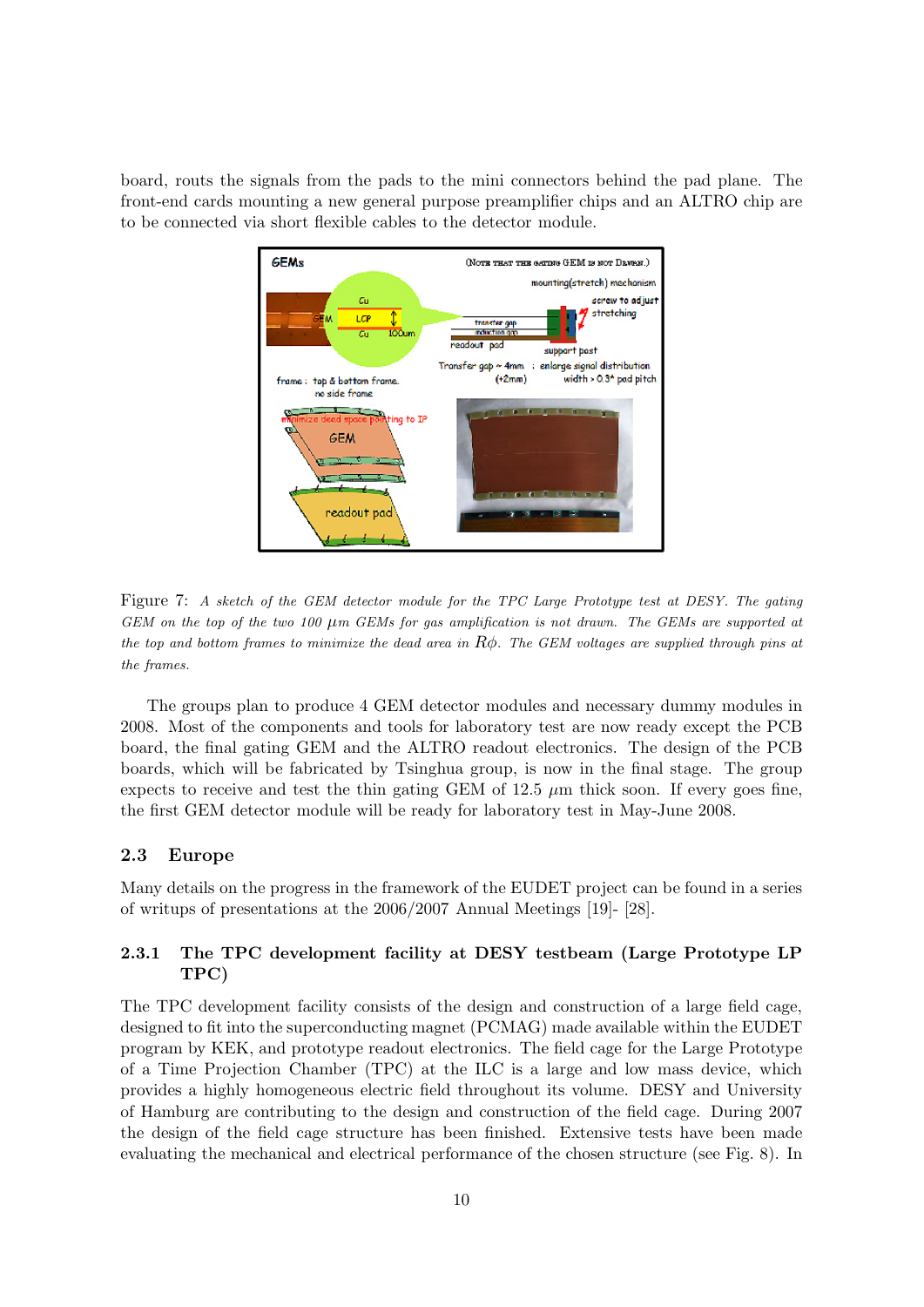close communication with the partners within the EUDET project and in consultation with anticipated users of this device the parameters have been defined.



Figure 8: Left: Result of the simulation of the behaviour of the field cage under an overpressure of 100 mbar. Right: Expected deformation of the field cage under a point-like force of 5 kg at the top.

A major stumbling block was the design and fabrication of the field strip foil. This foil is responsible for the homogeneity of the electric field inside the chamber. A detailed computer model of the field has been developed, and the strip design has been optimised based upon this. The finalised design has been handed over to a specialised vendor. Unfortunately the first vendor defaulted on the project, and a new source had to be found well into the project. The field strip foil was delivered in February 2008. The completion of the field cage construction at DESY is foreseen for end April 2008, about 7 months behind the implementation plan. While this shortens the time available for finishing and commissioning the field cage, one is confident that the goal of a fully functional chamber in the beam by summer 2008 can still be met.

In parallel to the design and construction of the field cage, the infrastructure needed to operate the field cage is being assembled. A first version of a slow control system is now available, which can monitor crucial gas and environmental parameters. It is expected that the system will be extended over the next few months, to be more automated, and more reliable. Discussions on the design and the control of the high voltage are ongoing.

The readout system for the large prototype is based on the read-out electronics developed for the ALICE experiment at the LHC. In the EUDET consortium CERN and the University of LUND collaborate to develop and construct the prototype electronics. The main part of this system is a fast analogue-to-digital converter. This ALTRO chip will digitize the TPC signals with a sampling frequency of 25 MHz or 40 MHz. Presently 125 ALTRO chips (corresponding to 2000 channels) with 40 MHz readout are available and another 1600 chips with 25 MHz sampling. In order to adopt this chip to the specifics of a TPC readout with micro-pattern gas detectors, a new charge sensitive pre-amplifier has been developed. The so-called PCA16 chip is a programmable charge sensitive device, which integrates 16 channels into one package, which has a programmable peaking time between 30 and 120 ns, and a programmable gain in four steps between 12 and 27 mC/fC. A first non-progammable version of this chip has been developed and produced, to test the basic layout. After passing the tests 1000 PCA16 chips have been produced which is sufficient to satisfy the needs of the EUDET project (Large Prototype). A schematic picture of the complete readout chain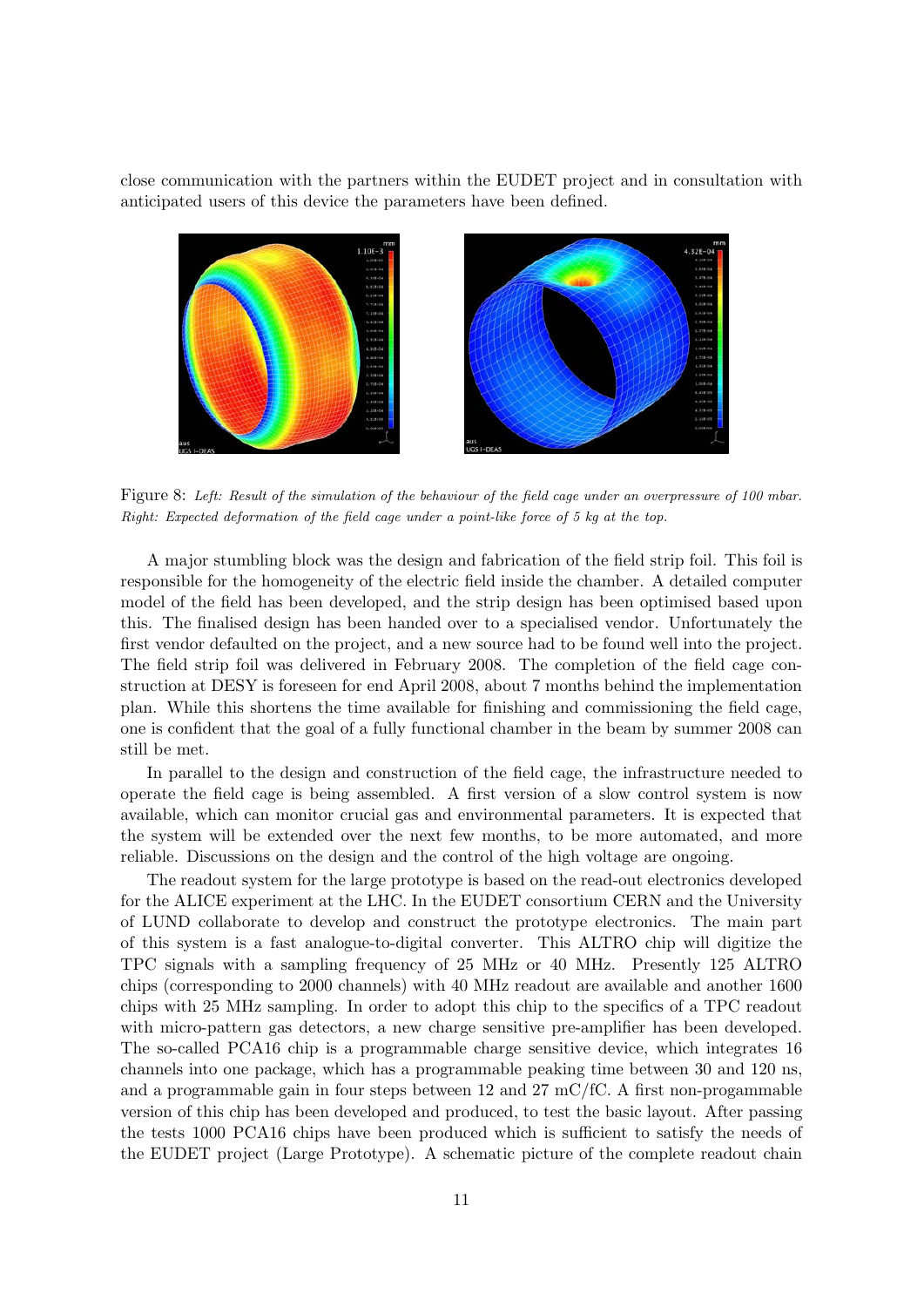is shown in Fig. 9.



Figure 9: Layout of the TPC electronics, including hardware and DAQ components.

The endplate proposed for the TPC will have small pads, typically  $1x5 \text{ mm}^2$ . This results in a large number of channels to be read out. For the prototype developments it has been decided to build two independent sets of boards: the pad-plane, and the readout electronics, which are connected through a high density cable. Special high density connectors are going to be used, to connect both within the available area. The readout software will be based as well on the ALICE system, extended and modified to comply with the EUDET standards. The control software however is newly developed for this TPC application. A special trigger logic unit has been developed based again on the EUDET developments. A first version of the control and DAQ software is available. Discussions with the DAQ task in EUDET on the integration of the TPC system into the overall EUDET system have started.

The realisation of the preamp chips has taken longer than anticipated. The additional time for producing and testing the front-end electronics is about three months and should thus not delay the completion of the overall project. The front end prototype board will be complete and ready by the end of March'08.

Development of an alternative TPC readout electronics based on time-to-digital converters is being carried out by the University of Rostock. Time of arrival and charge of signals from TPC pads are measured with help of a time-to-digital converter. The charge is measured indirectly, with help of charge-to-time converters. In 2007 most of the necessary elements, including front-end electronics, pitch adapter and pad-planes, have been designed and components have been purchhased. The TDC specific components of the data acquisition have been developed and successfully tested. Procurement problems with special connectors for the front-end electronics delayed the completion of the system which is now expected to be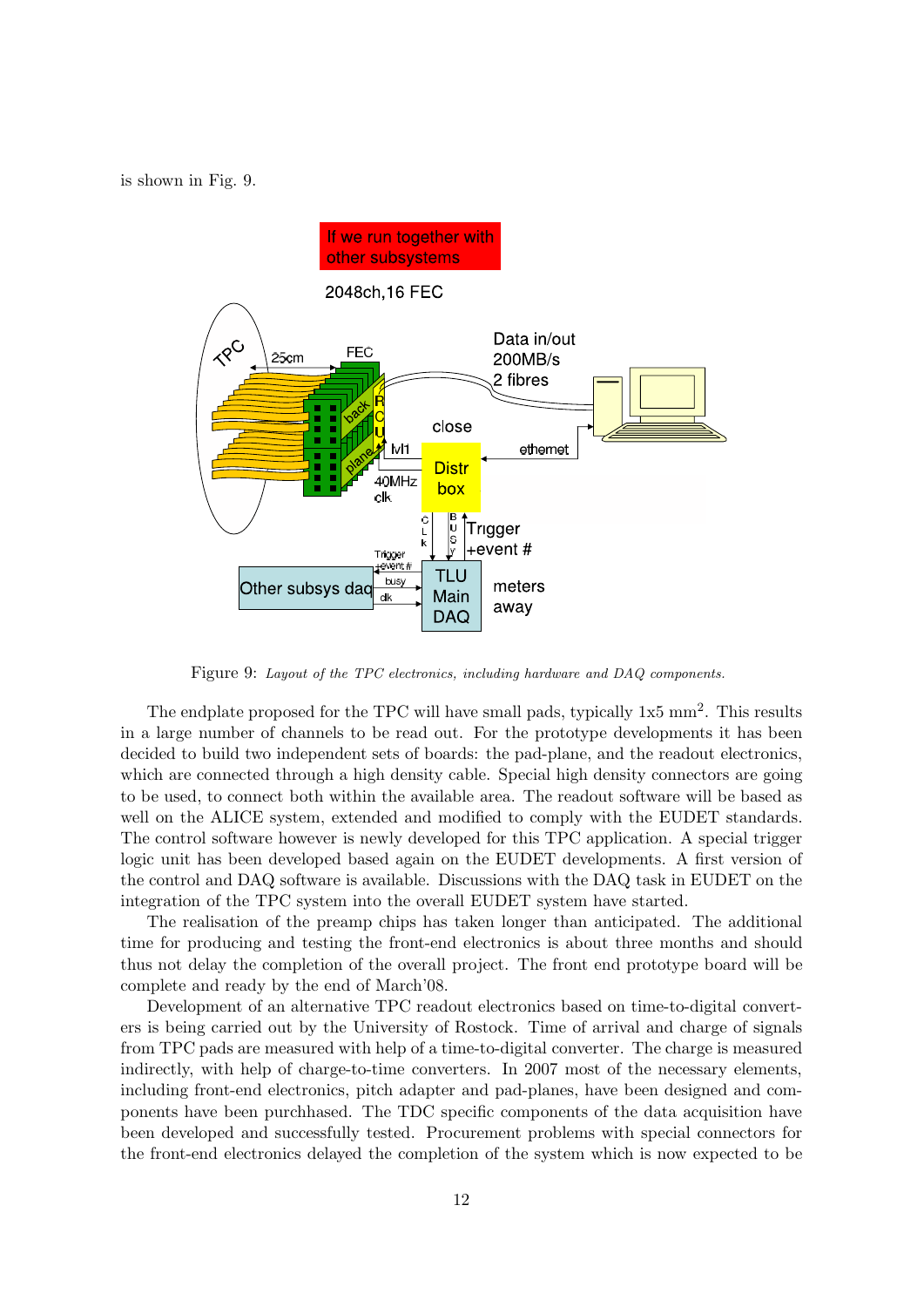available in spring 2008.

#### **2.3.2 CMOS pixel readout of TPC**

The goal of the SiTPC task within EUDET is to provide a precision endplate structure (or module) for the highly pixelised readout of a TPC consisting of either Gas Electron Multipliers (GEMs) or Micromegas as gas multiplication devices and integrated CMOS amplifiers and digitization ASICs as a replacement of the conventional pad readout. The Universities of Freiburg and Bonn, CEA-Saclay, CERN and NIKHEF contribute to this task.

The TimePix readout chip, developed in 2006 within this project, was first used in small gas-filled drift detectors already at the end of 2006 and minimum ionising particles were detected, both in a beam test by the Freiburg/Bonn groups (combining the TimePix with a triple-GEM stack) and from cosmics in a NIKHEF test chamber combining the TimePix with a single Micromegas for the gas multiplication. From a first "engineering run" of 12 Timepix wafers the average yield of good quality chips is 70%. A second production of 48 wafers is under way.

During 2007 several single-chip systems have been tested in detail by all groups and preparations have started to build small multi-chip systems with between 4-8 chips per detector plane.

In June 2007 the Freiburg and Bonn groups performed a detailed study in the DESY 5 GeV electron beam using a TimePix + triple-GEM stack (hole pitch 140  $\mu$ m). A spatial resolution in the plane of the TimePix of 20-30  $\mu$ m and of about 10 ns in drifttime was achieved. Using a new GEM type with a hole pitch of only 50  $\mu$ m improved the space resolution to  $\approx 15 \mu$ m (see Fig. 10. The Freiburg group in collaboration with the Freiburger Material-Forschungszentrum (FMF) also prepared a wafer postprocessing step to enlarge the effective pixel size by a factor 2 in both dimensions, in order to operate the system at lower gas gain or higher single electron efficiency.



Figure 10: The resolution  $\sigma_{meas}$  as function of the driftdistance in ArCO<sub>2</sub> for a small pitched GEM

The University of Bonn group is developing prototype readout modules that combine conventional pickup pads and TimePix chips with a triple-GEM amplification structure. The TimePix chips will be arranged in two 4-chip arrangements using NIKHEF 4-chip carrying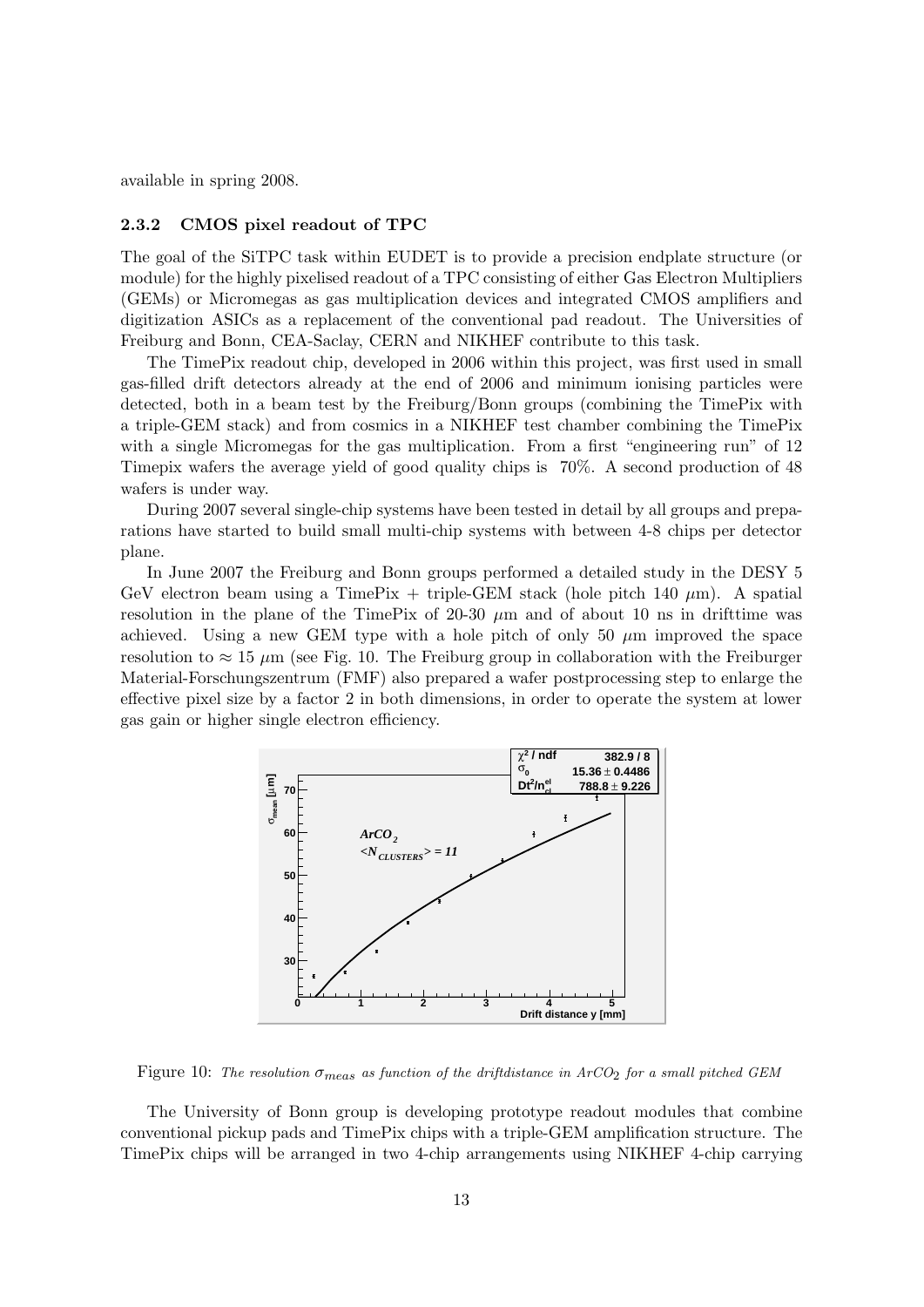boards. First (prototype) detectors are operational. Reconstruction (and simulation) of TimePix data is being implemented in the Marlin/LCIO analysis framework.

The CEA-Saclay group constructed a small drift chamber with a drift space of 6 cm and first tests were done using  $TimeFix$  readout  $+$  Micromegas using radioactive sources. The TimePix chip was protected against destructive sparks by a 20  $\mu$ m thick high-resistive amorphous silicon layer (aSi:H, see below). A 2 x 4 matrix of TimePix chips on PCB that fits an endplate module of the TPC Large Prototype at the EUDET testbeam facility at DESY is under construction.

The NIKHEF group concentrated on the long-term stability of the TimePix readout with either Micromegas or Ingrid using cosmics. Ingrid is the integrated amplification grid developed in collaboration with the MESA+ institute of the University of Twente (NL). The application of a 3  $\mu$ m thick aSi:H protection layer on top of the chip allowed continuous, stable operation in a He-Isobutane (77/23) gas mixture for more than three months. However, a first test with a Ar/Isobutane (80/20) mixture resulted in only a 24 hour lifetime. Following attempts with 20  $\mu$ m thick protection layers were very successful. The performance of minimum ionising particle detection was only marginally affected, but the TimePix chips were no longer destroyed by discharges, even in Ar/Isobutane. Most spectacular were the recorded discharges triggered by  $\alpha$  particles traversing the detectors after introducing a small amount of Radon in the gas flow. The combination of TimePix, protected with a thin layer of aSi:H and an integrated gas multiplication grid has now proven to be a viable candidate for readout of a TPC. Detailed studies were initiated on a large variety of geometries for the integrated grid structures (gap and hole dimensions and shapes) in order to optimise the single electron detection performance and at the same time limit the ion backflow. A nice example of two electron tracks from  ${}^{90}Sr$  recorded in a 5 cm<sup>3</sup> TPC inside a 0.2T magnetic field is given in Fig. 11.



Figure 11: Two electron tracks from  $90 Sr$  source recorded with the Timepix chip as anode in a 5 cm<sup>3</sup> TPC inside a 0.2T magnetic field.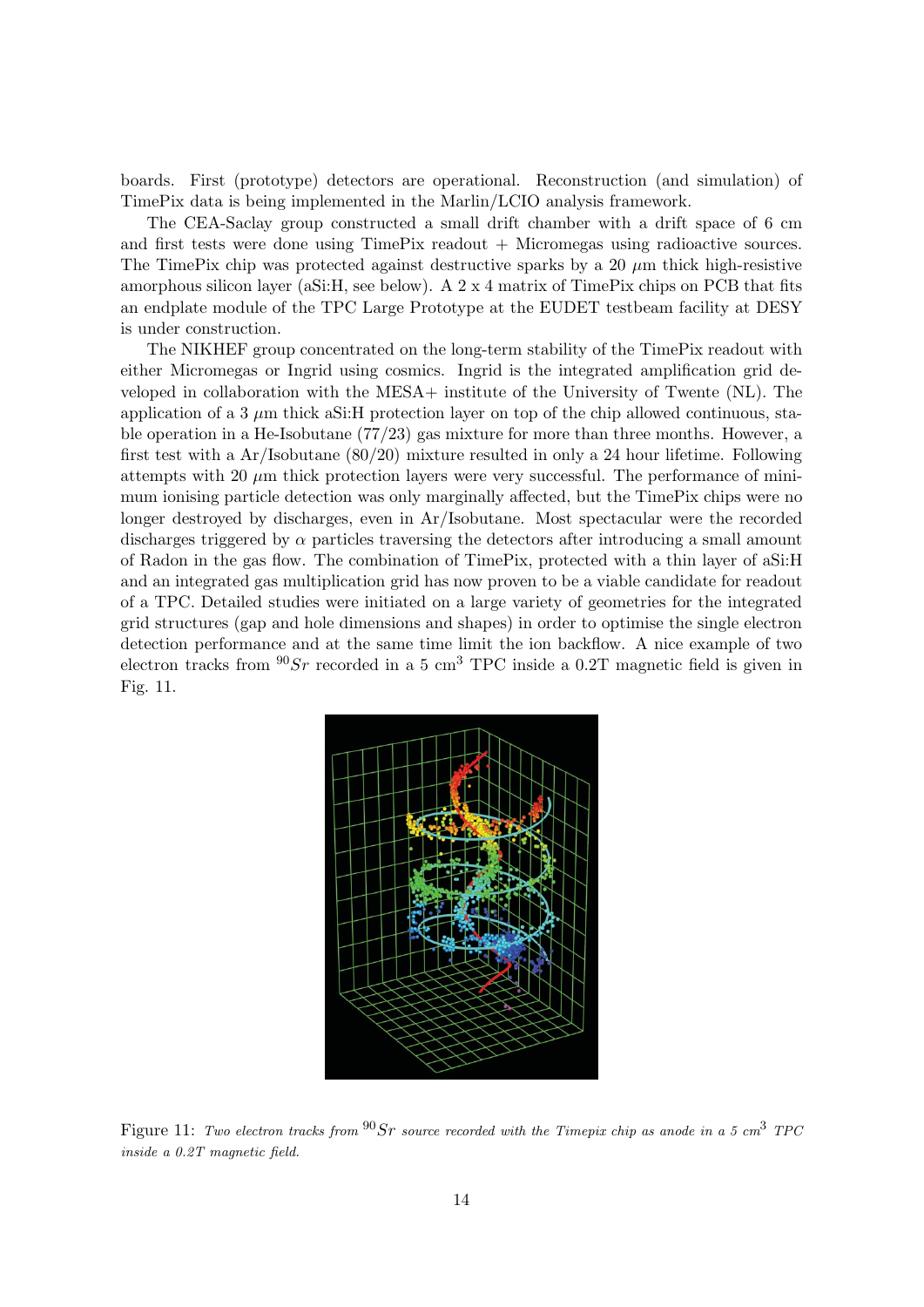# **3 The LCTPC MOA**

The Memorandum of Agreement which outlines the overall program is presented here. The collecting of signatures from each the groups is almost completed.

# **Memorandum of Agreement on the Formation of the LCTPC Collaboration**

October 2007

## **3.1 Introduction**

#### **3.1.1 Preamble**

Several detector concepts for the International Linear Collider (ILC) foresee a time projection chamber (TPC) as the central tracker in a tracking system of high precision and fine granularity combined with a calorimeter system of very fine granularity. The detector is being designed for precision measurements in the electroweak sector and of new HEP-phenomena which might be discovered. One aspect of precision experiments requires the measurement of charged tracks with an order of magnitude better accuracy than at previously built colliderdetectors. Another aspect requires the detector to be optimized for the reconstruction of multi-jet final states. The jet energy resolution using the particle-flow technique is best when the reconstruction of individual particles in jets is as complete as possible, meaning efficiency in reconstructing charged tracks is more important than momentum precision. A TPC central tracker is being developed to meet these requirements in concert with the other subdetectors. The issues for the TPC performance within the ILC framework have been described many times, most recently in LC Note LC-DET-2007-005 at http://flcweb01.desy.de/lcnotes/. The formation of an R&D collaboration to address these issues is the purpose of this document.

#### **3.1.2 Scope of the Collaboration**

The groups signing this Memorandum of Agreement (MOA) express their interest to contribute to the development, prototyping and design of a TPC for an experiment at the ILC. This MOA describes the main goals and the structure of the LCTPC Collaboration. The MOA enters into effect upon signature by a majority of partners; it can be terminated with the formation of the ILC detector collaboration or with dissolvement by its members.

An overview of R&D strategy is given in Section 3.2.1, the structure of the LCTPC collaboration is explained in Section 3.2.2. General policies on new groups, finances and publications are covered in Sections 3.2.3, 3.2.4 and 3.2.5. The groups and the signatories of this MOA are listed in Section 3.2.7. The names of the responsible persons in the collaboration and a more detailed description of the R&D program are provided in an *Addendum* which will be updated regularly as the collaboration and tasks evolve.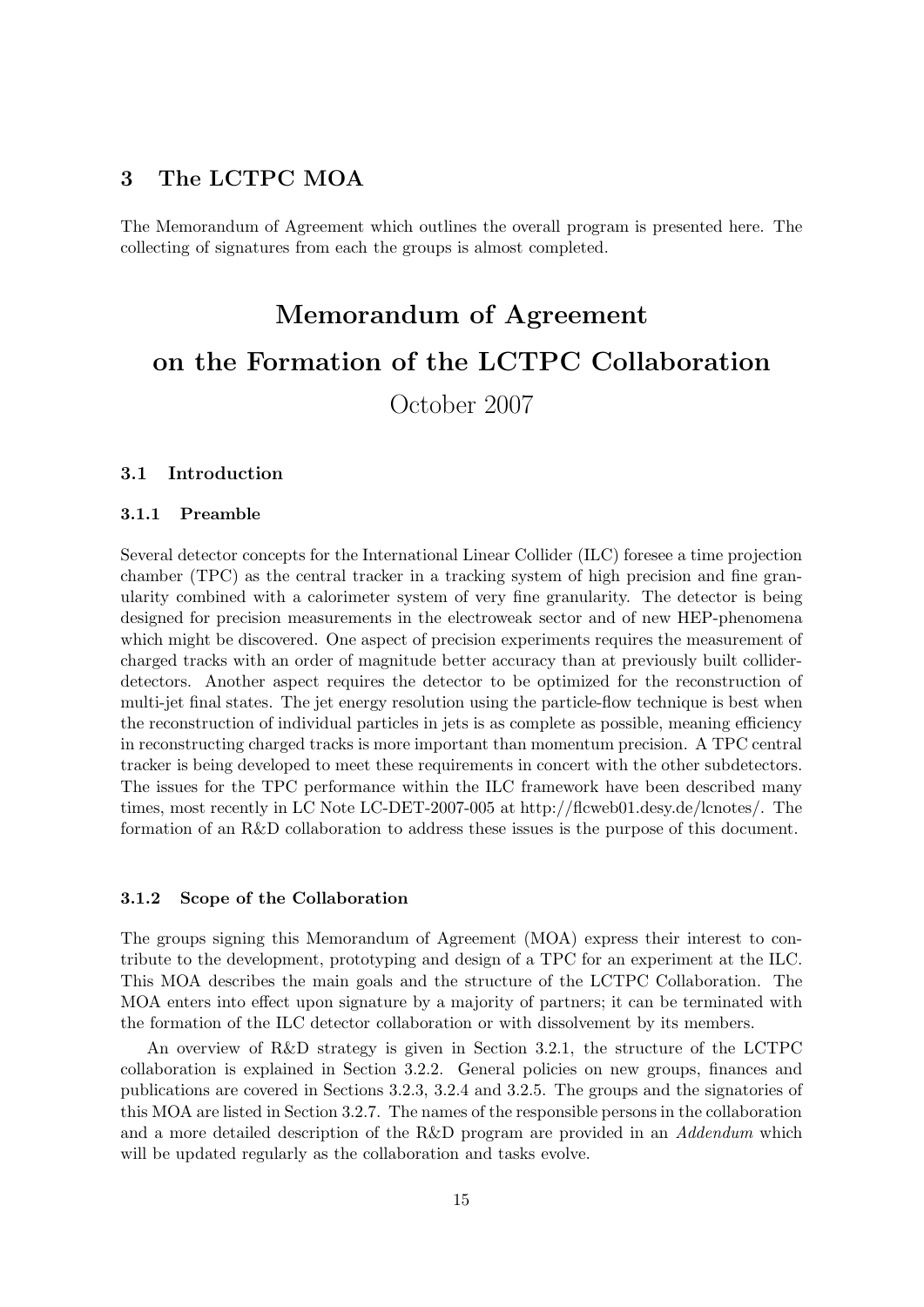# **3.2 The LCTPC collaboration**

## **3.2.1 R&D Strategy**

The R&D work is proceeding in three phases:

- (1) Demonstration Phase: Finish the on-going exploratory work using "small" ( $\phi \sim 30$ cm) prototypes (SP), built and tested by several of the LCTPC groups. This work provided a basic evaluation of the properties of a TPC with Micropattern Gas Detector (MPGD) gas amplification, demonstrating that the requirements for the ILC can be met.
- (2) Consolidation Phase: Design, build and operate a "Large Prototype" (LP) at the Eudet facility using low-energy (Desy) and high-energy (Cern, Fermilab) beams. By "Large" is meant ∼1m diameter, so that: first iterations of TPC-design details for the LCTPC can be tested, larger area readout systems can be operated and tracks with a large number of measured points are available for analysis and correction procedures. The tasks have been divided into workpackages listed in Section 3.2.2.
- (3) Design Phase: Start work on an engineering design for the final detector. This work in part will overlap with the R&D for the LP, and the final design will start after the LP/SP results allow decisions on technical options.

#### **3.2.2 Organizational Structure**

The LCTPC structure consists of management and workpackage bodies.

The main governing body of the collaboration is the collaboration board (CB) in which each member institution is represented by one person and one vote. All major decisions are taken by the CB which meets at least twice per year. A quorum for a CB meeting exists if at least 50% of its members are present, and decisions are taken by simple majority. In urgent cases, the CB can take decisions also by phone/video conference or by e-mail vote. The CB can delegate decision power on certain issues to other boards. In particular to the Regional Coordinators, described next, will be charged with the day-to-day management of the collaboration.

Three regional coordinators (RC), one each from the Americas, Asia and Europe, are elected for two-year periods by the CB members of the corresponding region. The R&D planning and the collaboration meetings are organized by the RCs. They are responsible for tracking the progress of the collaboration, preparing decisions and reporting regularly to the CB. To expedite their work, the three RCs will choose one of their members to be the LCTPC Spokesperson who will organize/summarize workpackage meetings and chair the collaboration meetings.

For day-to-day running, the RCs will work closely with the technical board (TB). The TB consists of the leaders of the different workpackages defined below. They are charged with coordinating within their respective workpackages, and report on this regularly to the RC and the CB. At the time of writing this MOA the following workpackages were set up, and changes to the structure of the work packages can be decided by the CB at any time: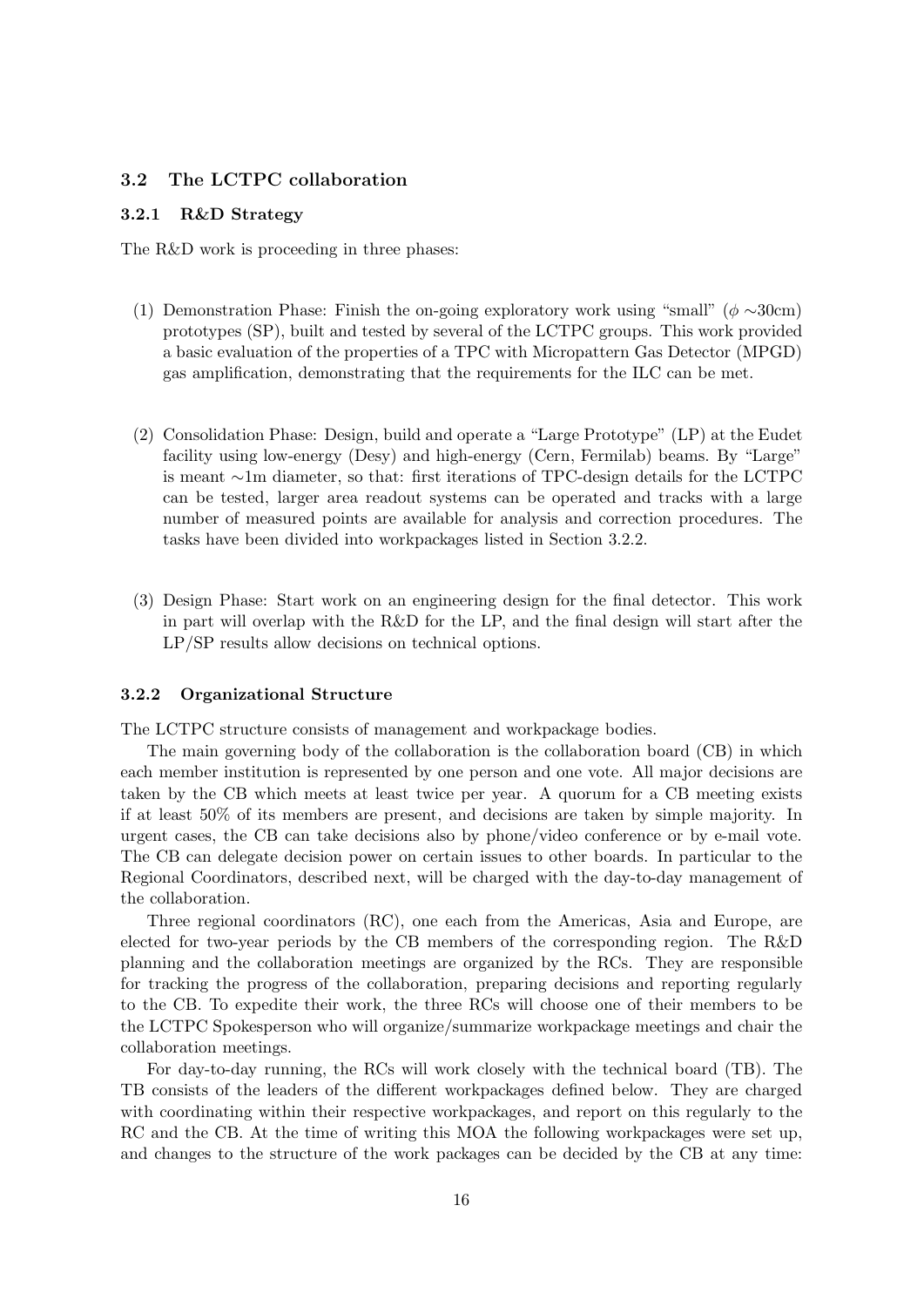| Workpackage (0) TPC R&D Program                            |
|------------------------------------------------------------|
| Workpackage (1) Mechanics                                  |
| a) LP endplate structure with panels                       |
| b) Fieldcage                                               |
| c) GEM panels                                              |
| d) Micromegas panels                                       |
| e) Pixel panels                                            |
| f) Panels with charge-dispersion-anode                     |
| Workpackage (2) Electronics                                |
| a) Standard RO/DAQ sytem for LP                            |
| b) CMOS RO electronics                                     |
| c) Electronics for LCTPC                                   |
| Workpackage (3) Software                                   |
| a) LP software $+\text{simul./reconstr.framework}$         |
| b) LCTPC simulation/perf./backgrounds                      |
| c) Full detector simulation/performance                    |
| Workpackage (4) Calibration                                |
| a) Field map for the LP                                    |
| b) Alignment                                               |
| c) Distortion correction                                   |
| d) Radiation hardness of materials                         |
| e) $\text{Gas}/\text{HV}/\text{Infrastructure}$ for the LP |
|                                                            |

# **3.2.3 New Groups**

The LCTPC collaboration is open to new members. A new group should apply for membership to the CB and will be accepted into the collaboration by a vote of the CB.

## **3.2.4 Finances**

The work of the LCTPC collaboration is funded through the individual budgets of its members. Items of common expense will be shared between the collaborators based on a caseby-case agreement. Collaborators agree to provide financial information to the RCs. The information will be treated confidentially if so requested.

## **3.2.5 Publications**

All results obtained from the work within the LCTPC collaboration will be openly available to all members, and data obtained using common prototypes or common equipment will belong to all collaborators. The groups agree that they will not publish or make otherwise public any information belonging to LCTPC without obtaining prior agreement of the collaboration. Results from the collaboration will be published under the name "LCTPC Collaboration". The CB will install a proper editorial process before releasing material to the public. In case of a conflict the collaborators agree to accept the decision of the CB as final.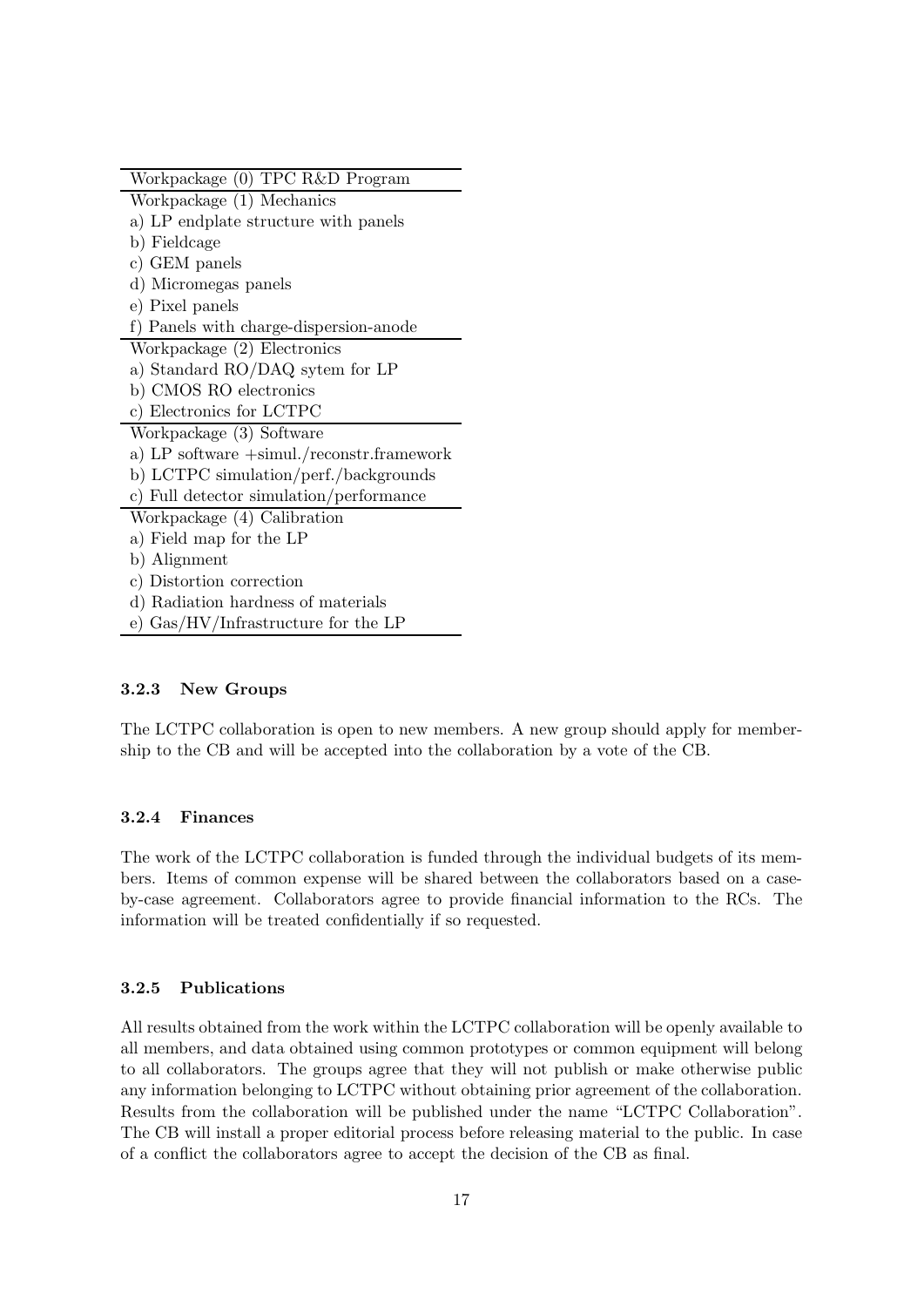#### **3.2.6 Ownership of Equipment**

All equipment purchased or fabricated using funds of a member institution remains the property of that member institution and shall be subject to the property management system of that institution. It is the intent of the members that all equipment purchased or fabricated by a member institution and incorporated into the LCTPC prototype or a test facility would remain with the prototype effort or test facility until it is determined by the LCTPC collaboration that such equipment is no longer needed. At that time the property would be returned to that member institution at its expense.

# **3.2.7 Institutes**

Groups in the three regions which have signaled interest in participating in the LCTPC R&D are listed here. The signatories of the MOA are compiled in Section 3.2.8.

*Americas*

Carleton Univ & TRIUMF, Ottawa, ON K1S 5B6, Canada

Univ. de Montreal, Montreal, PQ H3C 3J7, Canada

Univ. of Victoria & TRIUMF, Victoria, BC V8W 3P6, Canada

Brookhaven National Laboratory, Upton, NY 11973-5000, USA

Cornell Univ., Ithaca, NY 14853-5002, USA

Indiana Univ., Bloomington, IN 47405, USA

Lawrence Berkeley National Lab., Berkeley, CA 94720-8153, USA

Louisiana Tech Univ., College of Eng.&Sience, Ruston, LA 71272, USA

*Asia*

Tsinghua Univ., Beijing 100084, China Hiroshima Univ., Higashi-Hiroshima, Hiroshima 739-8526, Japan KEK, Tsukuba, Ibaraki 305-0801, Japan Inst. of Space&Astron.Science, Jap.Aerosp.Expl.Ag., Kanagawa 229-8510, Japan Kinki Univ., Higashi-Osaka, Osaka 577-8502, Japan Kogakuin Univ., Hachiohjii, Tokyo 192-0015, Japan Nagasaki Inst. AS, Nagasaki, Japan Saga Univ., Faculty of Science and Engineering, Honjo, Saga 840-8502, Japan Tokyo Univ. Agriculture and Technology, Koganei, Tokyo 184-8588, Japan Univ. of Tokyo, ICEPP, Tokyo 113-0033, Japan Minadanao State Univ., Iligan City 9200, Philippines

*Europe*

IIHE (Inter-university Institute for High Energies) ULB-VUB, B-1050 Bruxelles LAL, IN2P3 and Univ. de Paris-Sud, F-91898 Orsay, France

IPN, IN2P3 and Univ. de Paris-Sud, F-91405 Orsay, France

CEA Saclay, DAPNIA, F-91191 Gif-sur-Yvette, France

RWTH Aachen, D-52056 Aachen, Germany

Univ. Bonn, D-53115 Bonn, Germany

DESY Hamburg, D-22603 Hamburg, Germany

EUDET, D-22603 Hamburg, Germany

Albert-Ludwigs Univ., D-79104 Freiburg, Germany

Univ. Hamburg, D-22603 Hamburg, Germany

Univ. Karlsruhe, D-76128 Karlsruhe, Germany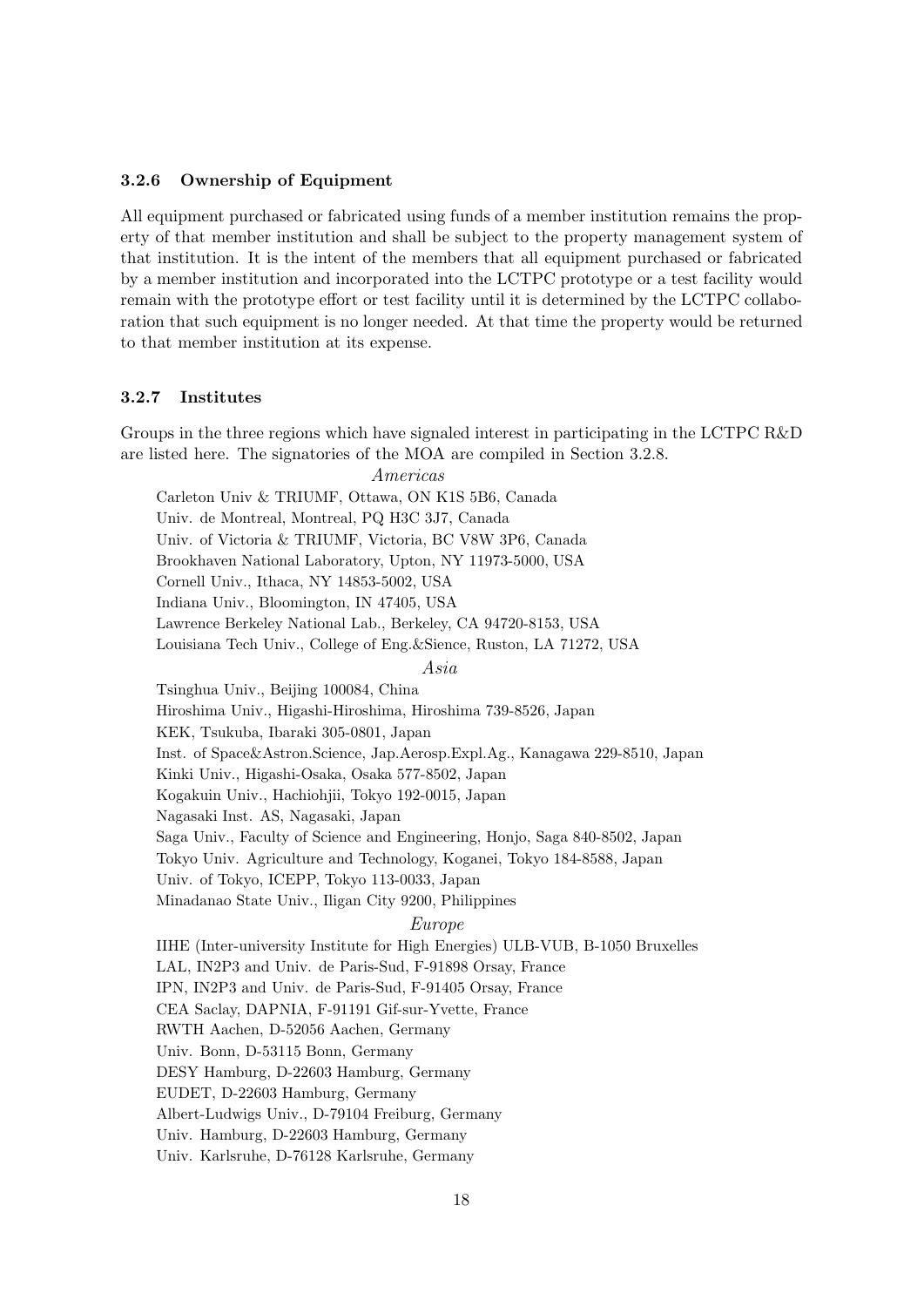Max-Plank-Inst. für Physik, D-80805 Munich, Germany Univ. Rostock, D-18051 Rostock, Germany Univ. Siegen, D-57068 Siegen, Germany NIKHEF, NL-1009 DB Amsterdam, Netherlands Budker Inst. of Nuclear Physics, RU-630090 Novosibirsk, Russia Petersburg Nuclear Physics Inst., St. Petersburg, RU-188300 Gatchina, Russia Lund University, Dept. of Physics, Box 118, S-221 00 Lund, Sweden CERN, CH-1211 Geneva 23, Switzerland

## **3.2.8 Signatories**

The following pages contain the MOA Forms signed by a responsible authority in each institute.

# **4 Next steps**

The Phase(2) LP and SP work is expected to take about four years and will be followed by Phase(3), the design of the LCTPC. A scenario for the options in presented in Table 1 which will be updated in future as the planning progresses.

Regular bi-weekly WP phone meetings started in May 2006 where details for the LP design are being worked out as explained above and next R&D steps are being developed. The LP is underway, and the groups agree that over the next three years there will be an evolution of endplates towards a true prototype for the LCTPC. These stages are sympolized by LP1, LP1.5, LP2 in the table. Supplemental testing with the SPs, which have been used extensively to date, will continue, since there are still several issues to be explored which can be performed more efficiently using small, specialized set-ups. The small-prototype work is driven to a large extent by the needs of the individual labs, and certain issues can be studied; example as seen in the following Table 1.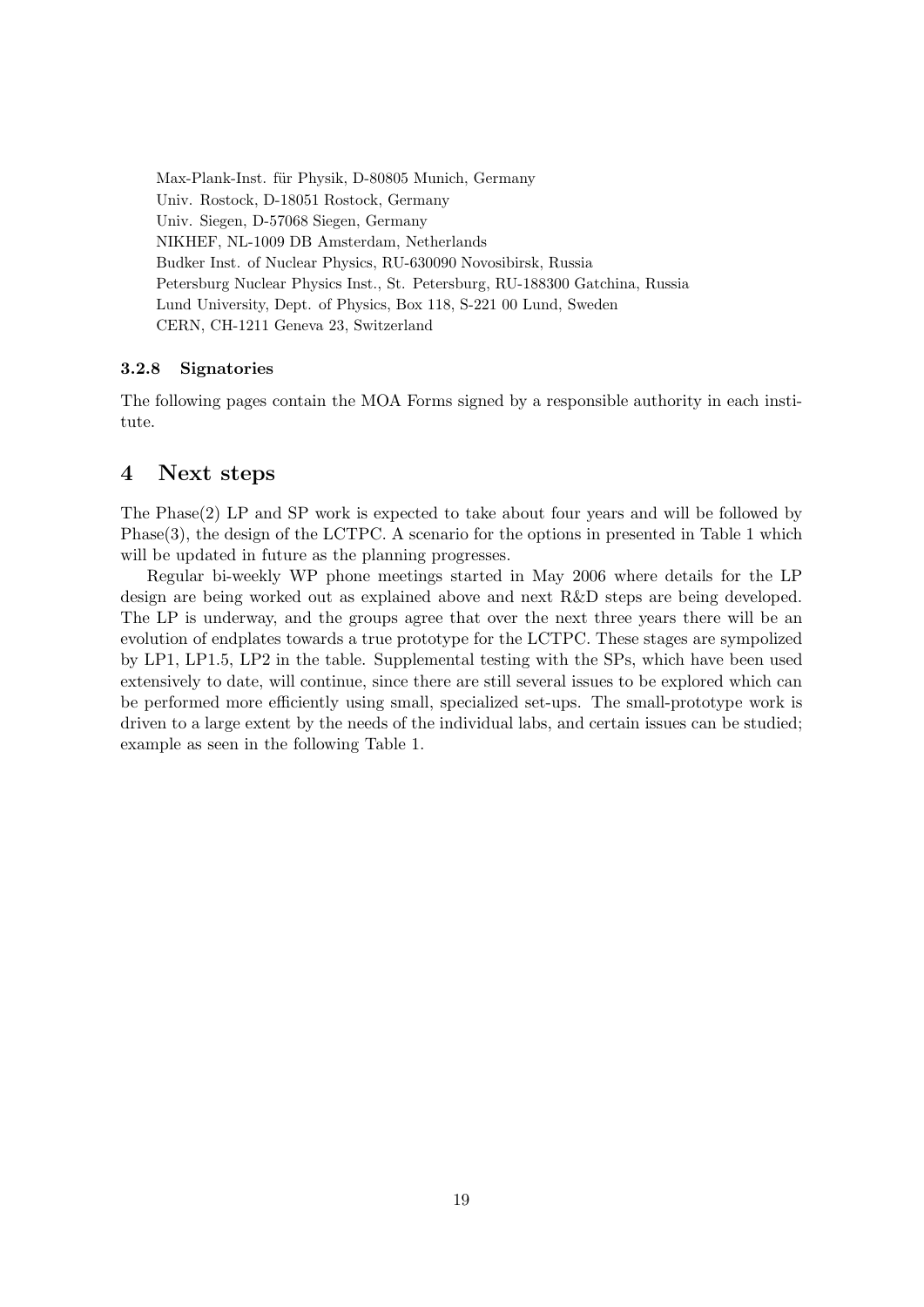| Table 1: LCTPC R&D Scenarios for Large Prototype and Small Prototypes. |  |  |
|------------------------------------------------------------------------|--|--|
|------------------------------------------------------------------------|--|--|

| Large Prototype R&D                                                                        |                                                         |                                               |  |  |  |
|--------------------------------------------------------------------------------------------|---------------------------------------------------------|-----------------------------------------------|--|--|--|
| Device                                                                                     | Lab(years)                                              | Configuration                                 |  |  |  |
| LP1                                                                                        | $Desy/Eudet(2007-2009)$                                 | Fieldcage $\oplus$ 2 endplates:               |  |  |  |
|                                                                                            |                                                         | GEM+pixel, Micromegas+pixel                   |  |  |  |
| Purpose: Test construction techniques using $\sim$ 10000 Alice/Eudet channels              |                                                         |                                               |  |  |  |
| to demonstrate measurement of 6 GeV/c beam momentum over 70cm tracklength,                 |                                                         |                                               |  |  |  |
| including development of correction procedures.                                            |                                                         |                                               |  |  |  |
| LP1.5                                                                                      | $F.L.-Cern/Eudet(2010)$ Fieldcage $\oplus$ 2 endplates: |                                               |  |  |  |
|                                                                                            |                                                         | GEM+pixel, Micromegas+pixel                   |  |  |  |
| Purpose: Continue tests using 10000 Alice/Eudet channels to                                |                                                         |                                               |  |  |  |
| demonstrate measurement of $100 GeV$ beam momentum over $70 cm$ tracklength,               |                                                         |                                               |  |  |  |
| in a jet environment and with ILC beam structure using LP1.                                |                                                         |                                               |  |  |  |
| LP2                                                                                        | $F.L.-Cern/Eudet(2011)$                                 | Fieldcage@endplate:                           |  |  |  |
| GEM, Micromegas, or pixel                                                                  |                                                         |                                               |  |  |  |
| Purpose: Prototype for LCTPC including gating and other options,                           |                                                         |                                               |  |  |  |
| demonstrate measurement of $100 \text{GeV}$ beam momentum over $70 \text{cm}$ tracklength, |                                                         |                                               |  |  |  |
| and in jet evironment and ILC beam structure, test prototype LCTPC electronics.            |                                                         |                                               |  |  |  |
| Small Prototype R&D                                                                        |                                                         |                                               |  |  |  |
| Device                                                                                     | Lab(years)                                              | <b>Test</b>                                   |  |  |  |
| SP <sub>1</sub>                                                                            | KEK(2007-2008)                                          | Gas tests, gating configurations              |  |  |  |
| SP2, SP3                                                                                   | $F.L.-Cern(2008-2009)$                                  | Performance in jet environment                |  |  |  |
| SPn                                                                                        | LCTPC groups $(2007-2009)$                              | Performance, gas tests, $dE/dx$ measurements, |  |  |  |
|                                                                                            |                                                         | continuation of measurements in progress      |  |  |  |

# **5 Conclusion**

The LCTPC groups after more than five years of concerted effort have accumulated a large body of data and experience with the operation of TPCs equipped with MPGDs. The basic feasibility of using MPGDs in a TPC could be demonstrated.

by groups with small prototypes

Currently the participating groups are in the process of finalizing first systematic investigations of the single-point and double-track resolutions. Several methods are under study to readout the large number of channels required, including a proposal to directly couple a CMOS pixel sensor to the readout plane of a TPC.

In future the work will concentrate on the design, building and operation of a series of larger prototype-endplates within the LCTPC/LP project at the EUDET facility, to test not only the basic feasibility but also many engineering questions. Detailed questions will often be more effeciently addressed using the existing small prototypes. All these should be answered before a real design of a TPC for the ILC detector can be started.

The LCTPC groups expect that this second phase of the work will take around four years and will require substantial funding in addition to what will be provided by the EUDET infrastructure.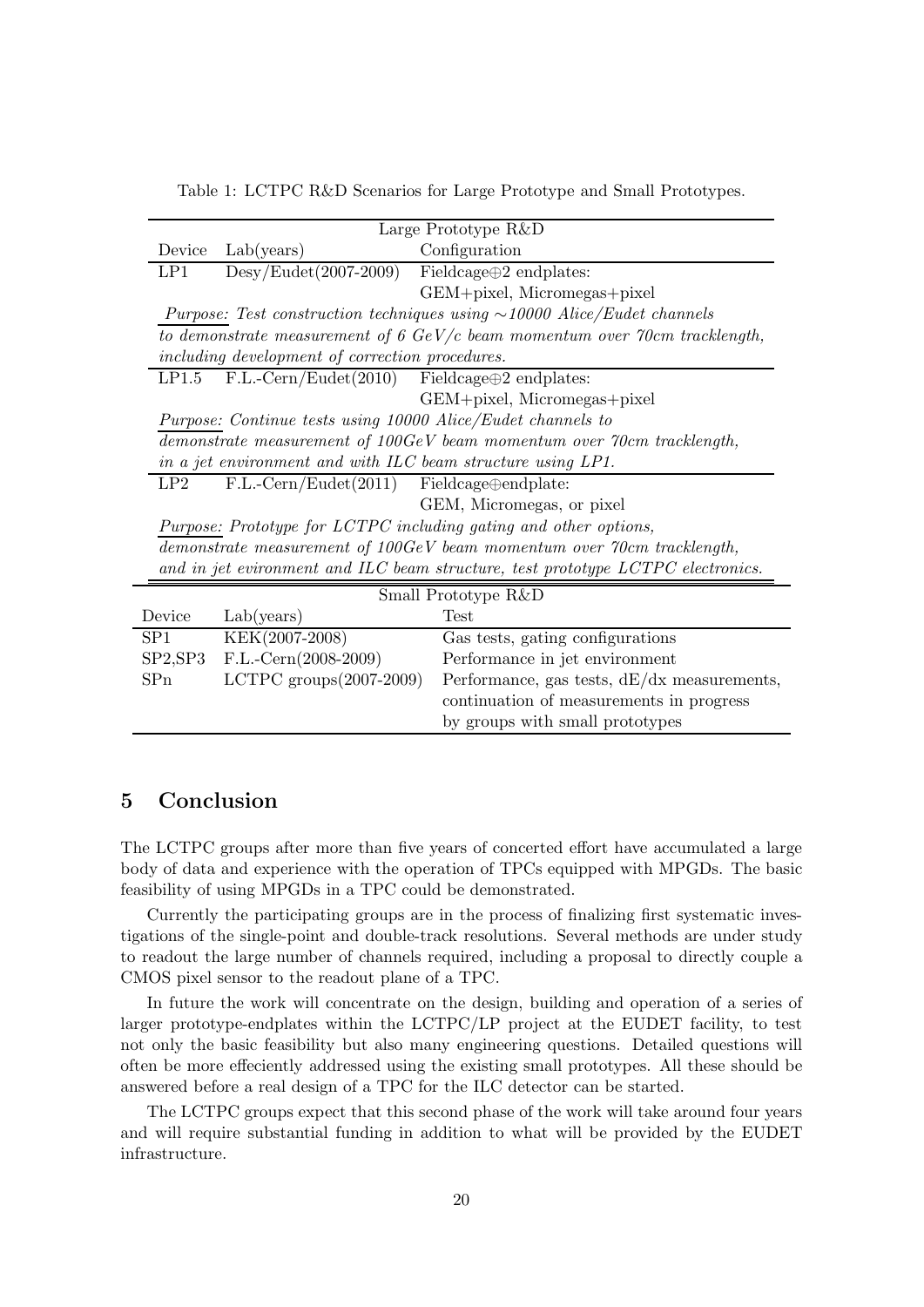# **References**

- [1] http://www.ilcldc.org/
- [2] http://ilcphys.kek.jp/gld/
- [3] The other concepts are the SiD, http://www-sid.slac.stanford.edu, which has silicon tracking, and the "4th" concept (http://www.4thconcept.org/) which has several options for the central tracker, one of which is a TPC.
- [4] TESLA Technical Design Report, DESY 2001-011, ECFA 2001-209, March 2001.
- [5] The world-wide 'ILc Detector concept' http://www.ilcild.org
- [6] Proposal PRC R&D-01/03 to the DESY Physics Review Committee and LC Note LC-DET-2002-008 (http://www-flc.desy.de/lcnotes). See also http://www.desy.de/f/prc/ and http://mppmu.mpg.de/∼settles/tpc/prc for developments since 2001.
- [7] http://www.desy.de/f/prc/talks open/meet 55/tpcstatus070503 open.pdf
- $[8]$  http://www.desy.de/f/prc/docs\_rd/prc\_rd\_01\_03\_update\_03\_04.pdf
- [9] http://www.desy.de/f/prc/docs rd/prc rd 01-03 update 04-06.pdf
- [10] TPC R&D for an ILC Detector (Status Report for the WWSOC R&D Tracking Review, Beijing, 6-7 February 2007) LC-DET-2007-025, http://www-flc.desy.de/lcnotes
- [11] D.C Arogancia et al., arXiv: 0705.2210v1 [hep-ex] 15 May 2007
- [12] A talk by Keisuke Fujii at the ILC TPC School, Beijing, 7-11 Jan 2008: http://www.hep.tsinghua.edu.cn/talks/TPCSchool2008/Fujiii\_Keisuke/TPCfundamentals-1.pdf
- [13] ILC Global Design Effort and World Wide Study, ILC, Reference Design Report, August, 2007: http://www.linearcollider.org/cms/?pid=1000025
- [14] S. Biaggi, Magboltz 2 version 7.1, (2004) CERN library.
- [15] M. Dixit et. al., CARLETON-HP-732, Mar 2007. K. Kuroiwa et al., "A Study of Spatial Resolution of GEM TPC with  $Ar-CF_4 - iC_4H_{10}$ Gas Mixtures" to appeare in the proceedings of LCWS2007, Hamburg, May 2007.
- [16] R. Veenhof, Nucl. Inst. and Meth. A419 726-730 (1998).
- [17] For an example, see a talk by Vincent Lepeltier at TILC08, Sendai, 2-7 March 2008: http://ilcagenda.linearcollider.org/getFile.py/access?contribId=94&sessionId=12&resId=1&m aterialId=slides&confId=2432
- [18] F. Sauli, Nucl. Inst. and Meth. A386 531-534 (1997). F. Sauli et al., Nucl. Inst. and Meth. A560 269-277 (2006). A. Sugiyama et.al., "Simulation Study of GEM Gating at ILC-TPC", to appear in the proceedings of LCWS2007, Hamburg, May 2007. See also the slides: http://ilcagenda.linearcollider.org/getFile.py/access?contribId=323&sessionId=74&re